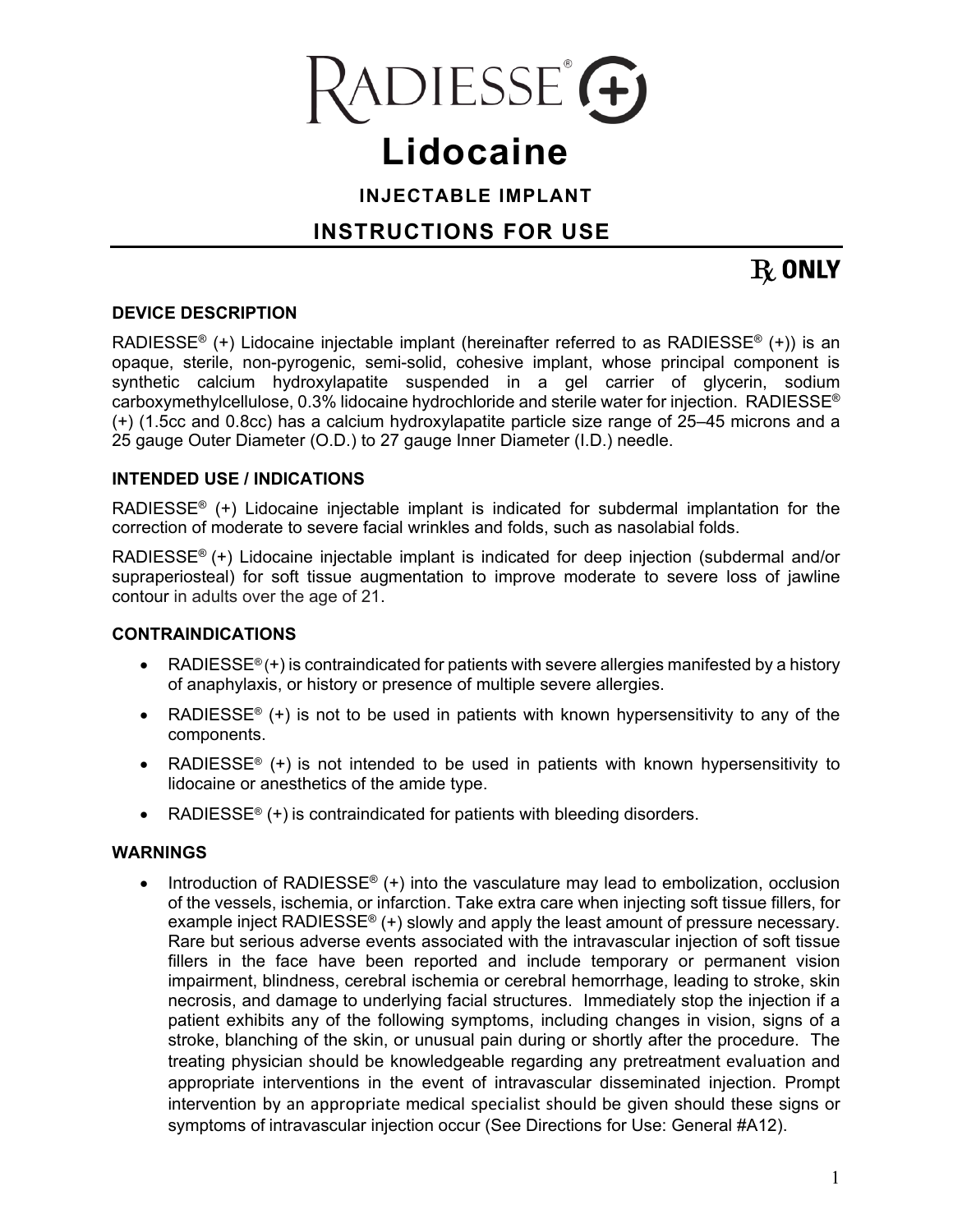- Use of RADIESSE<sup>®</sup> (+) in any person with active skin inflammation or infection in or near the treatment area should be deferred until the inflammatory or infectious process has been controlled.
- Do not overcorrect (overfill) a contour deficiency because the depression should gradually improve within several weeks as the treatment effect of RADIESSE® (+) occurs.
- The safety and effectiveness for use in the lips has not been established. There have been published reports of nodules associated with the use of RADIESSE® injected into the lips.
- Injection procedure reactions have been observed consisting mainly of short-term (i.e., <7 days) bruising, redness and swelling. Refer to the Adverse Events sections for details.

#### **PRECAUTIONS**

- In order to minimize the risks of potential complications, RADIESSE<sup>®</sup> (+) should only be used by health care practitioners who have appropriate training, experience, and who are knowledgeable about the anatomy at and around the site of injection.
- In order to minimize the risks of potential complications, Health care practitioners should fully familiarize themselves with the product, the product educational materials and the entire package insert.
- The safety and effectiveness of cannula used with RADIESSE® (+) for deep injection (subdermal and/or supraperiosteal) for soft tissue augmentation to improve the contour of the jawline has only been clinically evaluated in the following blunt-tip cannula (*Sterimedix Silkann*) that was 27g and 40mm in length and a 25g Pre-Hole Needle.
- The calcium hydroxylapatite (CaHA) particles of RADIESSE® (+) are radiopaque and are clearly visible on CT Scans and may be visible in standard, plain radiography. Patients need to be informed of the radio-opaque nature of RADIESSE® (+) injectable implant, so that they can inform their primary care health professionals as well as radiologists. In a radiographic study of 58 patients, there was no indication of RADIESSE<sup>®</sup> injectable implant potentially masking abnormal tissues or being interpreted as tumors in CT Scans.
- Health care practitioners are encouraged to discuss all potential risks of soft tissue injections with their patients prior to treatment and ensure that the patients are aware of signs and symptoms of potential complications.
- Injection in the jawline may temporarily alter jaw function.
- As with all percutaneous procedures, RADIESSE<sup>®</sup>  $(+)$  injection carries a risk of infection. Infection may necessitate attempted surgical removal of RADIESSE® (+). Standard precautions associated with injectable materials should be followed.
- Patients who are using medications that can prolong bleeding, such as aspirin or warfarin, may, as with any injection, experience increased bruising or bleeding at the injection site.
- If laser treatment, chemical peeling, or any other procedure based on active dermal response is considered after treatment with RADIESSE<sup>®</sup>  $(+)$ , there is a possible risk of eliciting an inflammatory reaction at the implant site. This also applies if RADIESSE<sup>®</sup>  $(+)$ is administered before the skin has healed completely after such a procedure.
- The long-term safety of RADIESSE<sup>®</sup>  $(+)$  has not been investigated in clinical trials.
- Safety of RADIESSE®  $(+)$  for use during pregnancy, in breastfeeding females or in patients under 18 years has not been established.
- The safety of RADIESSE<sup>®</sup> (+) in patients with increased susceptibility to keloid formation and hypertrophic scarring has not been studied.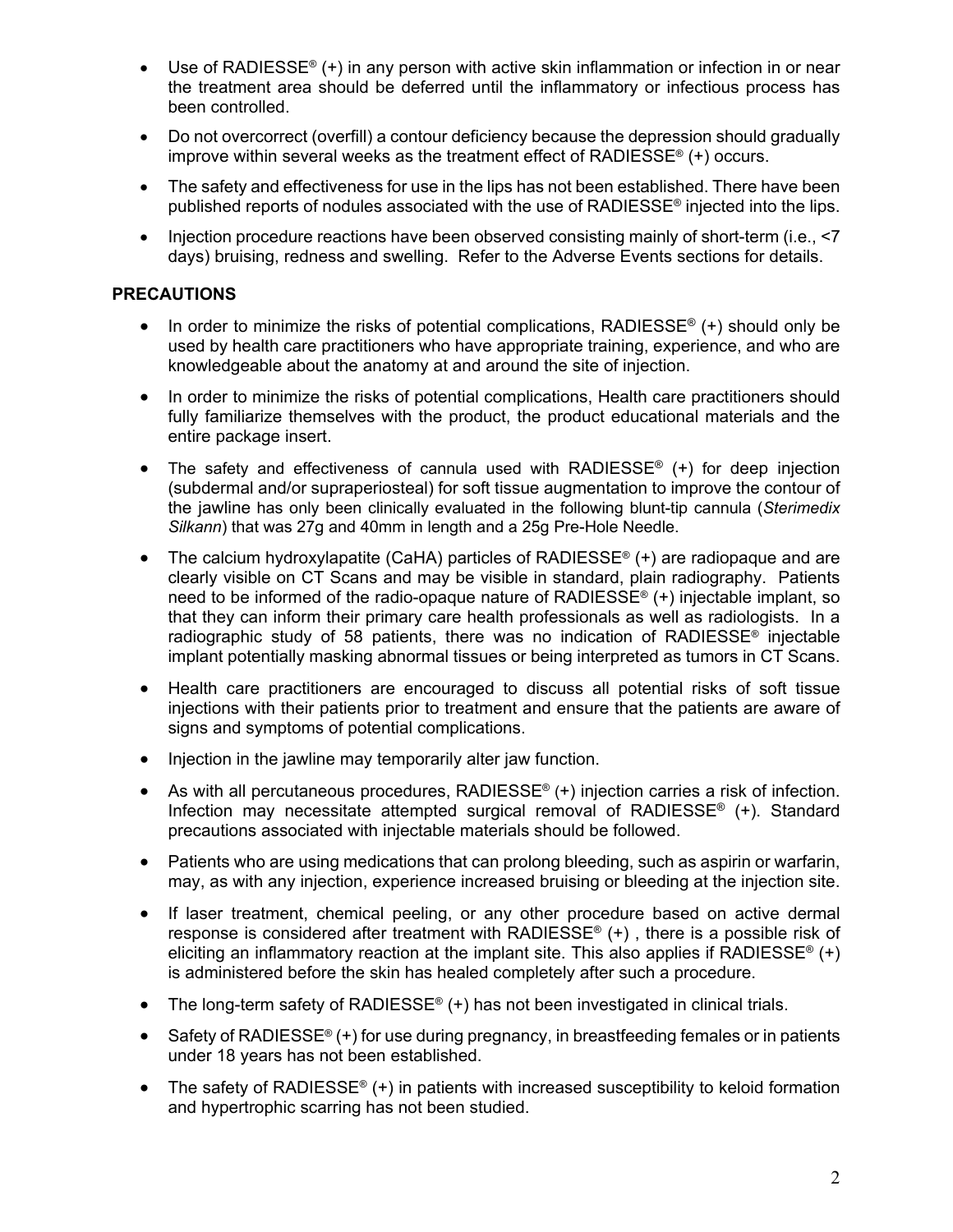- The safety of RADIESSE® (+) with concomitant dermal therapies such as epilation, UV irradiation, or laser, mechanical or chemical peeling procedures has not been evaluated in controlled clinical trials.
- Injection of RADIESSE<sup>®</sup> (+) into patients with a history of previous herpetic eruption may be associated with reactivation of the herpes.
- No studies of interactions of RADIESSE® (+) with drugs or other substances or implants have been conducted.
- Safety and effectiveness in the periorbital area has not been established.
- The patient should be informed that he or she should minimize exposure of the treated area to extensive sun or heat exposure for approximately 24 hours after treatment or until any initial swelling and redness has resolved.
- Universal precautions must be observed when there is a potential for contact with patient body fluids. The injection session must be conducted with aseptic technique.
- RADIESSE<sup>®</sup> (+) is packaged for single patient use. Do not resterilize. Do not use if package is opened or damaged. Do not use if the syringe end cap or syringe plunger is not in place.
- To help avoid needle breakage, do not attempt to straighten a bent needle or cannula. Discard it and complete the procedure with a replacement needle.
- Do not reshield used needles. Recapping by hand is a hazardous practice and should be avoided.
- After use, treatment syringes and needles may be potential biohazards. Handle accordingly and dispose of in accordance with accepted medical practice and applicable local, state and federal requirements.
- Care should be taken to determine the risk versus the benefit for patients with congenital methemoglobinemia, with glucose-6-phosphate dehydrogenase deficiencies, and with patients who are receiving concomitant treatment with methemoglobin-inducing agent

#### **NASOLABIAL FOLDS**

#### **A. ADVERSE EVENTS**

#### **I. NASOLABIAL FOLDS PRE-MARKET CLINICAL TRIAL – RADIESSE**® **(WITHOUT LIDOCAINE)**

Tables 1-4 contain the adverse events for 117 patients in a randomized, controlled study at 4 US investigational sites. Patients in the study received RADIESSE® injectable implant in one side of the face and a collagen dermal implant as the Control in the other side of the face. Adverse events reported in patient diaries during the 14 days after treatment are listed in Tables 1 and 2. Physician reported adverse events are those reported by Investigators and patients any time outside the 2 week diaries. Those adverse events are presented in Tables 3 and 4.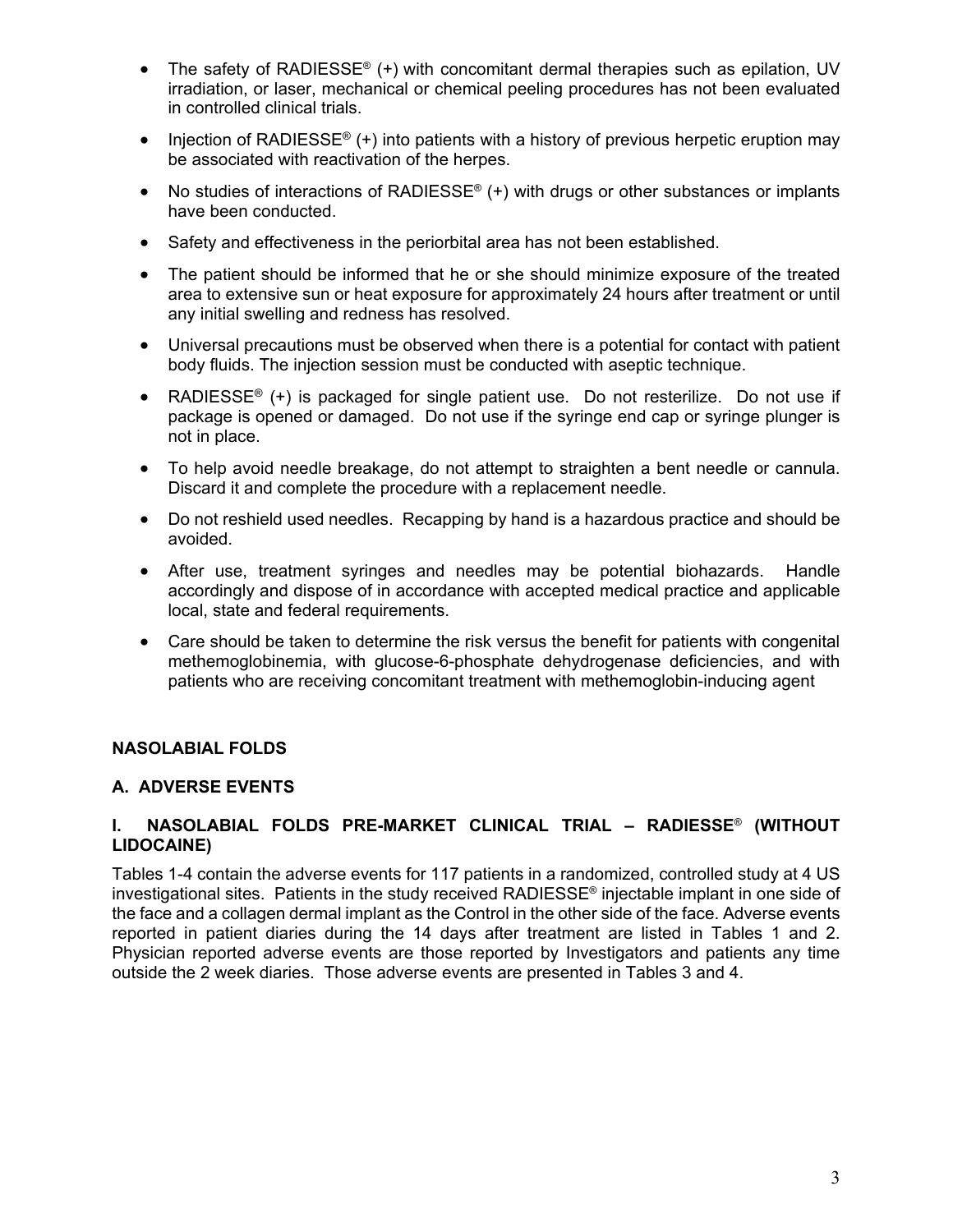#### **Table 1 PATIENT DIARY ADVERSE EVENTS**

#### **Reported Through Patient Diaries Number of Patients with at Least One Adverse Event**

| <b>ADVERSE</b><br><b>EVENT TYPE</b> | <b>RADIESSE®</b><br><b>Total Reporting</b><br>Symptoms<br>N(%) | <b>CONTROL</b><br><b>Total Reporting Symptoms</b><br>N(%) |
|-------------------------------------|----------------------------------------------------------------|-----------------------------------------------------------|
| Ecchymosis                          | 74 (63.2)                                                      | 50 (42.7)                                                 |
| Edema                               | 81 (69.2)                                                      | 62 (53.0)                                                 |
| Erythema                            | 78 (66.7)                                                      | 84 (71.8)                                                 |
| Granuloma                           | 0(0.0)                                                         | 0(0.0)                                                    |
| Nodule                              | 1(0.9)                                                         | 1(0.9)                                                    |
| Pain                                | 33(28.2)                                                       | 26 (22.2)                                                 |
| Pruritus                            | 21(18.0)                                                       | 24 (20.5)                                                 |
| Other*                              | 35 (29.9)                                                      | 26 (22.2)                                                 |

By Adverse Event Type N = 117

\* "Other" adverse events for both RADIESSE<sup>®</sup> injectable implant and Control include soreness, numbness, contour irregularity, tenderness, and irritation. None of the reports of contour irregularities was determined to be nodules or granulomas.

There were 12 systemic adverse events reported for 9 patients. None of these systemic adverse events were related to either RADIESSE® injectable implant or Control and included emergency gallbladder surgery, breast pain, infected and exposed breast implant, gastroenteritis, uterine fibroids, headache, burning and numbness in tongue and lips, tongue ulceration and fatigue.

#### **Table 2 PATIENT DIARY ADVERSE EVENTS**

| <b>ADVERSE</b><br><b>EVENT</b><br><b>TYPE</b> | <b>RADIESSE®</b><br>Total<br>Reporting<br>Symptoms<br>N | <b>CONTROL</b><br>Total<br>Reporting<br>Symptoms<br>N |              | Number of Days | <b>RADIESSE®</b><br>$8 - 14$ |          |              |              | <b>CONTROL</b><br>Number of Days |              |
|-----------------------------------------------|---------------------------------------------------------|-------------------------------------------------------|--------------|----------------|------------------------------|----------|--------------|--------------|----------------------------------|--------------|
|                                               | (%)                                                     | (%)                                                   | $1 - 3$<br>N | $4 - 7$<br>N   | N                            | >14<br>N | $1 - 3$<br>N | $4 - 7$<br>N | $8 - 14$<br>N                    | >14<br>N     |
|                                               |                                                         |                                                       | $(\%)$       | $(\% )$        | $(\%)$                       | (%)      | $(\% )$      | (%)          | (%)                              | $(\%)$       |
| <b>Ecchymosis</b>                             | 91                                                      | 60                                                    | 16           | 37             | 33                           | 5        | 15           | 29           | 12                               | 4            |
|                                               | (60.3)                                                  | (39.7)                                                | (10.6)       | (24.5)         | (21.9)                       | (3.3)    | (9.9)        | (19.2)       | (7.9)                            | (2.6)        |
| Edema                                         | 104                                                     | 87                                                    | 34           | 43             | 17                           | 10       | 34           | 39           | 10                               | 4            |
|                                               | (54.5)                                                  | (45.5)                                                | (17.8)       | (22.5)         | (8.9)                        | (5.2)    | (17.8)       | (20.4)       | (5.2)                            | (2.1)        |
| <b>Erythema</b>                               | 105                                                     | 128                                                   | 39           | 26             | 19                           | 21       | 45           | 35           | 16                               | 32           |
|                                               | (45.1)                                                  | (54.9)                                                | (16.7)       | (11.2)         | (8.2)                        | (9.0)    | (19.3)       | (15.0)       | (6.9)                            | (13.7)       |
| <b>Granuloma</b>                              | $\Omega$                                                | 0                                                     | 0            | $\Omega$       | $\Omega$                     | 0        | $\Omega$     | 0            | 0                                | $\mathbf{0}$ |
|                                               | (0.0)                                                   | (0.0)                                                 | (0.0)        | (0.0)          | (0.0)                        | (0.0)    | (0.0)        | (0.0)        | (0.0)                            | (0.0)        |
| <b>Nodule</b>                                 |                                                         |                                                       | $\Omega$     | 0              | $\Omega$                     | 1        | $\Omega$     | 0            | 0                                |              |
|                                               | (50.0)                                                  | (50.0)                                                | (0.0)        | (0.0)          | (0.0)                        | (50.0)   | (0.0)        | (0.0)        | (0.0)                            | (50.0)       |
| Pain                                          | 40                                                      | 33                                                    | 22           | 13             | 4                            | 1        | 20           | 10           | $\overline{2}$                   |              |
|                                               | (54.8)                                                  | (45.2)                                                | (30.1)       | (17.8)         | (5.5)                        | (1.4)    | (27.4)       | (13.7)       | (2.7)                            | (1.4)        |
| <b>Pruritus</b>                               | 24                                                      | 27                                                    | 15           | 5              | 3                            | 1        | 11           | 10           | 3                                | 3            |
|                                               | (47.1)                                                  | (52.9)                                                | (29.4)       | (9.8)          | (5.9)                        | (2.0)    | (21.6)       | (19.6)       | (5.9)                            | (5.9)        |
| Other*                                        | 52                                                      | 40                                                    | 15           | 7              | 8                            | 12       | 8            | 10           | 11                               | 11           |
|                                               | (56.5)                                                  | (43.5)                                                | (16.3)       | (18.5)         | (8.7)                        | (13.0)   | (8.7)        | (10.9)       | (12.0)                           | (12.0)       |

By Adverse Event Type N = 117

\* "Other" adverse events for both RADIESSE® injectable implant and Control include soreness, numbness, contour irregularity, tenderness, and irritation. None of the reports of contour irregularities was determined to be nodules or granulomas.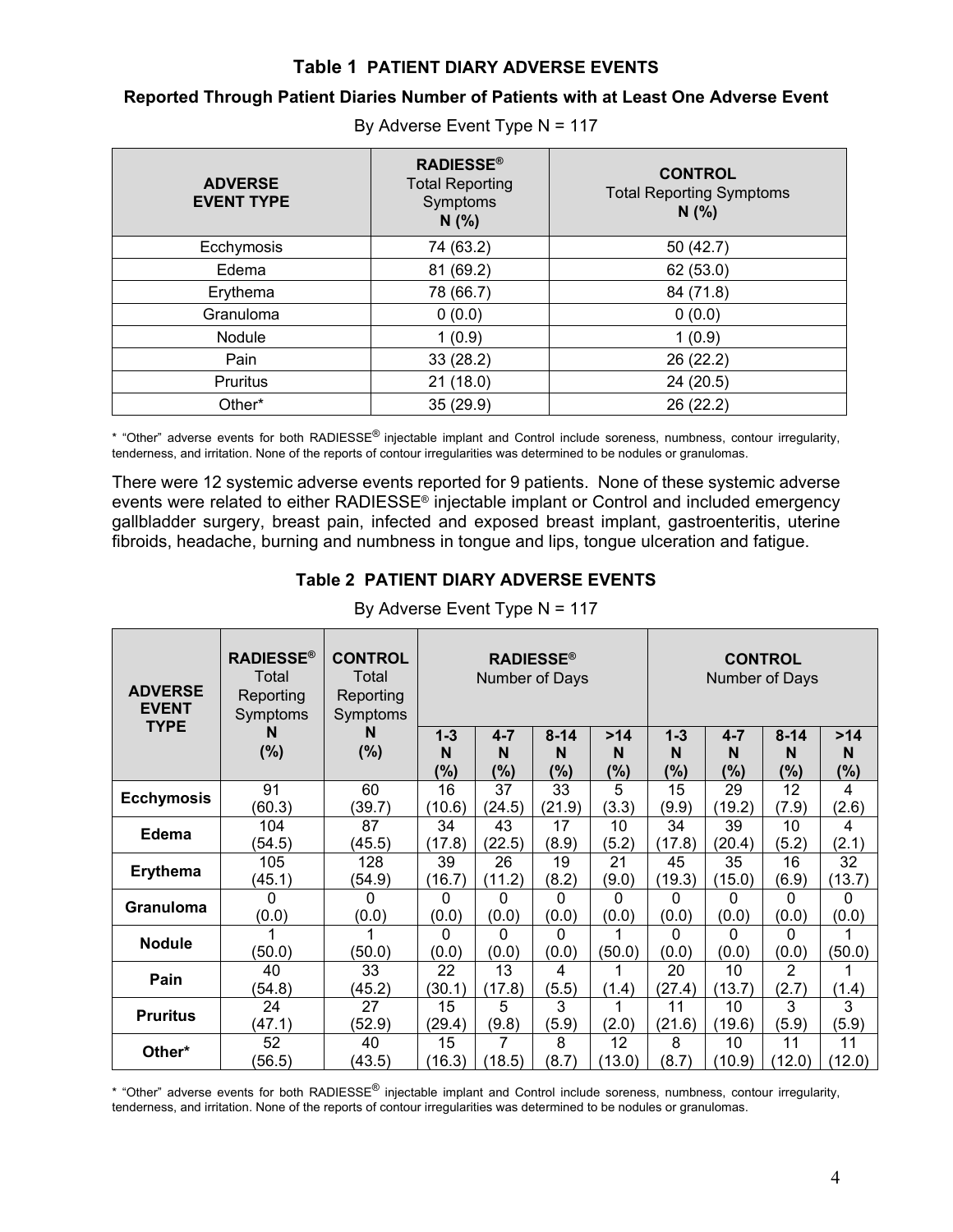#### **Table 3 PHYSICIAN REPORTED ADVERSE EVENTS**

Number of Patients with at Least One Adverse Event

| <b>ADVERSE EVENT TYPE</b> | <b>RADIESSE®</b><br><b>Total Reporting Symptoms</b><br>N(% ) | <b>CONTROL</b><br><b>Total Reporting Symptoms</b><br>N(% |
|---------------------------|--------------------------------------------------------------|----------------------------------------------------------|
| Ecchymosis                | 0(0.0)                                                       | 2(1.7)                                                   |
| Edema                     | 5(4.3)                                                       | 4(3.4)                                                   |
| Erythema                  | 6(5.1)                                                       | 9(7.7)                                                   |
| Granuloma                 | 0(0.0)                                                       | 0(0.0)                                                   |
| Needle Jamming            | 1(0.9)                                                       | 0(0.0)                                                   |
| Nodule                    | 0(0.0)                                                       | 2(1.7)                                                   |
| Pain                      | 2(1.7)                                                       | 1(0.9)                                                   |
| Pruritus                  | 1(0.9)                                                       | 2(1.7)                                                   |
| Other*                    | 3(2.6)                                                       | 3(2.6)                                                   |

#### By Adverse Event Type N = 117

\* "Other" adverse events for both RADIESSE® injectable implant and Control include soreness, numbness, contour irregularity, tenderness, and irritation. None of the reports of contour irregularities was determined to be nodules or granulomas.

#### **Table 4 PHYSICIAN REPORTED ADVERSE EVENTS**

| <b>ADVERSE</b><br><b>EVENT</b> | <b>RADIESSE®</b><br>Total<br>Reporting | <b>CONTROL</b><br>Total<br>Reporting |              | <b>RADIESSE®</b><br>Number of Days |                          |            |              |              | <b>CONTROL</b><br>Number of Days |             |
|--------------------------------|----------------------------------------|--------------------------------------|--------------|------------------------------------|--------------------------|------------|--------------|--------------|----------------------------------|-------------|
| <b>TYPE</b>                    | Symptoms<br>N                          | Symptoms                             | $1 - 3$<br>N | $4 - 7$<br>N                       | $8 - 14$<br>N            | >14<br>N   | $1 - 3$<br>N | $4 - 7$<br>N | $8 - 14$<br>N                    | >14<br>N    |
|                                | $(\% )$                                | $(\% )$                              | (%)          | (%)                                | (%)                      | (%)        | (%)          | (%)          | $(\%)$                           | (%)         |
| <b>Ecchymosis</b>              | (0.0)                                  | $\mathfrak{p}$<br>(100.0)            | 0<br>(0.0)   | 0<br>(0.0)                         | O<br>(0.0)               | 0<br>(0.0) | U<br>(0.0)   | (50.0)       | (50.0)                           | 0<br>(0.0)  |
| Edema                          | 5<br>(41.7)                            | (58.3)                               | 5<br>(41.7)  | 0<br>(0.0)                         | U<br>(0.0)               | 0<br>(0.0) | 5<br>(41.7)  | 0<br>(0.0)   | n<br>(0.0)                       | 2<br>(16.7) |
| <b>Erythema</b>                | g<br>(42.9)                            | 12<br>(57.1)                         | 4<br>(19.0)  | 2<br>(9.5)                         | 2<br>(9.5)               | (4.8)      | 2<br>(9.5)   | 3<br>(14.3)  | 4<br>(19.0)                      | 3<br>(14.3) |
| <b>Granuloma</b>               | (0.0)                                  | n<br>(0.0)                           | (0.0)        | (0.0)                              | n<br>(0.0)               | O<br>(0.0) | ი<br>(0.0)   | 0<br>(0.0)   | (0.0)                            | 0<br>(0.0)  |
| <b>Needle</b><br>Jamming       | (100.0)                                | n<br>(0.0)                           | (100.0)      | O<br>(0.0)                         | n<br>(0.0)               | O<br>(0.0) | U<br>(0.0)   | U<br>(0.0)   | n<br>(0.0)                       | ი<br>(0.0)  |
| <b>Nodule</b>                  | (0.0)                                  | (100.0)                              | O<br>(0.0)   | U<br>(0.0)                         | n<br>(0.0)               | U<br>(0.0) | n<br>(0.0)   | U<br>(0.0)   | (33.3)                           | 2<br>(66.7) |
| Pain                           | (75.0)                                 | (25.0)                               | (25.0)       | (25.0)                             | n<br>(0.0)               | (25.0)     | (25.0)       | U<br>(0.0)   | n<br>(0.0)                       | ი<br>(0.0)  |
| <b>Pruritus</b>                | (33.3)                                 | 2<br>(66.7)                          | (0.0)        | O<br>(0.0)                         | (33.3)                   | 0<br>(0.0) | (33.3)       | 0<br>(0.0)   | (33.3)                           | ი<br>(0.0)  |
| Other*                         | (50.0)                                 | 4<br>(50.0)                          | (12.5)       | 0<br>(0.0)                         | $\overline{2}$<br>(25.0) | (12.5)     | (12.5)       | (12.5)       | n<br>(0.0)                       | 2<br>(25.0) |

By Adverse Event Type N = 117

\* "Other" adverse events for both RADIESSE® injectable implant and Control include soreness, numbness, contour irregularity, tenderness, and irritation. None of the reports of contour irregularities was determined to be nodules or granulomas.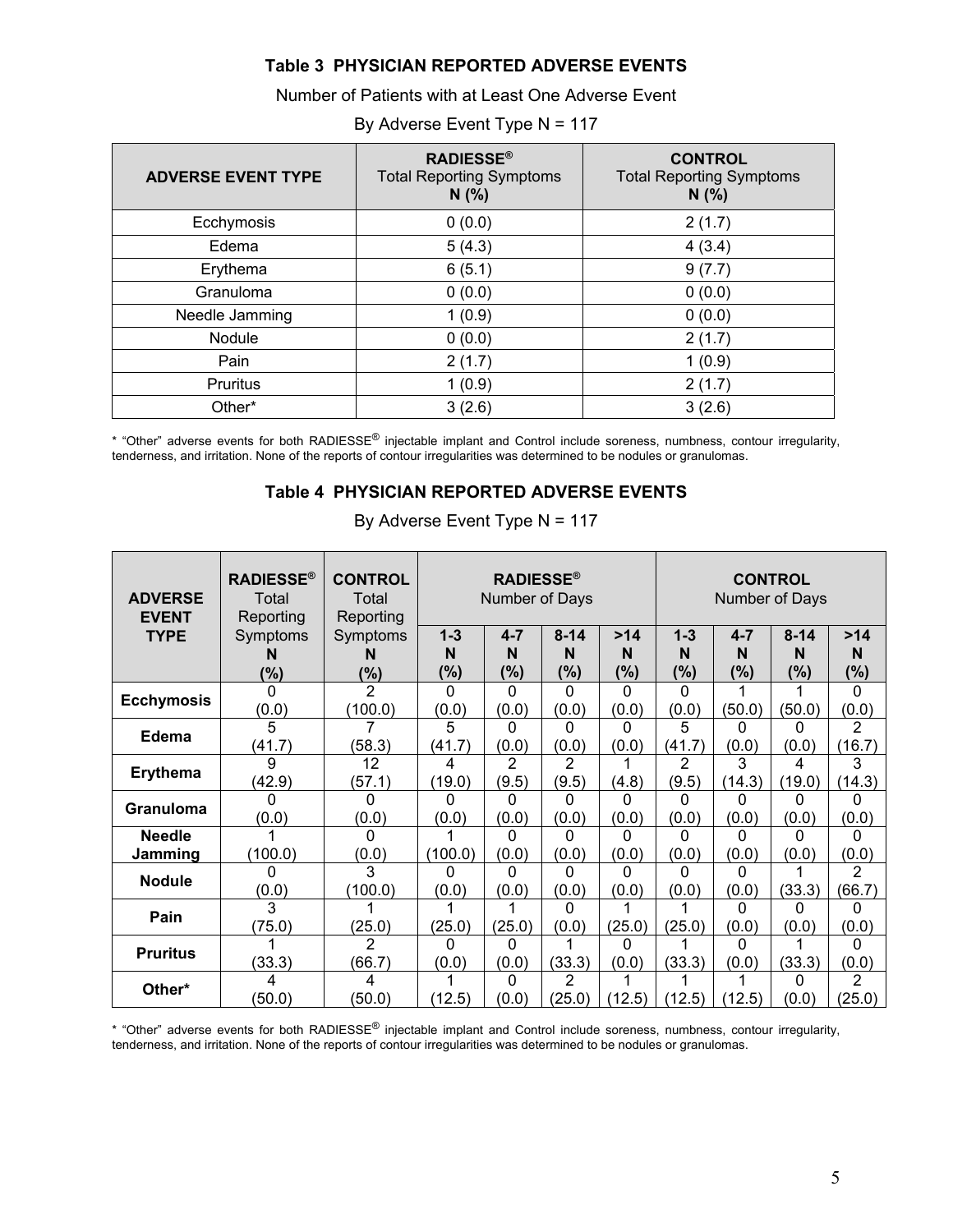#### **II. NASOLABIAL FOLDS LONG-TERM SAFETY POST-APPROVAL STUDY – RADIESSE**® **(WITHOUT LIDOCAINE)**

A post approval study was performed to 1) collect long-term safety information on use of RADIESSE® injectable implant injected into the nasolabial folds; and 2) to assess the effect of multiple injections. There were no reports of long term adverse events in this post approval study. The adverse events monitored in the post-approval study included allergic reaction, ecchymosis, edema, embolization, erosion, erythema, extrusion, granuloma, hematoma, infection, necrosis, needle jamming, nodule, and pain.

#### **III. NASOLABIAL FOLDS FITZPATRICK SKIN TYPE IV-VI POST-APPROVAL STUDY – RADIESSE**® **WITHOUT LIDOCAINE**

Adverse events reported in the short-term Fitzpatrick Skin Type IV-VI post-approval study are presented in Table 5.

| <b>ADVERSE EVENT TYPE</b>       | <b>PATIENTS REPORTING SYMPTOMS</b><br>N(%) |
|---------------------------------|--------------------------------------------|
| <b>Hypertrophic Scarring</b>    | (0.0)<br>0                                 |
| <b>Keloid Formation</b>         | 0(0.0)                                     |
| Hypopigmentation                | (0.0)<br>0                                 |
| Hyperpigmentation-Upper Lip     | 1(1.0)                                     |
| Hyperpigmentation-Other         | 0(0.0)                                     |
| <b>Bumpiness</b>                | 1(1.0)                                     |
| Ecchymosis                      | 7(7.0)                                     |
| Eczema on Leg                   | (1.0)                                      |
| Edema                           | 12(12.0)                                   |
| Erythema                        | 16 (16.0)                                  |
| Eye Stye                        | 1(1.0)                                     |
| Mild Bleeding at Injection Site | 1(1.0)                                     |
| Needle Jamming                  | 1(1.0)                                     |
| <b>Tenderness</b>               | 2(2.0)                                     |
| <b>Urinary Tract Infection</b>  | 1(1.0)                                     |

#### **Table 5 ADVERSE EVENTS**

 $N = 100$ 

#### **IV. NASOLABIAL FOLDS PRE-MARKET CLINICAL TRIAL – RADIESSE**® **(+) (RADIESSE**® **WITH 0.3% LIDOCAINE)**

Tables 6 and 7 contain the adverse events for 101 subjects in a randomized, controlled study at 3 Canadian investigational sites. Patients in the study received RADIESSE® (+) in one nasolabial fold (Treatment) and RADIESSE® injectable implant in the other nasolabial fold (Control). The adverse events reported during this study were generally expected, mild in nature and short in duration. The majority of adverse events were reported through the subject diaries.

Table 6 summarizes the number of adverse events reported in the subject diaries. Swelling and redness were the most frequently reported adverse events. There was no significant difference in adverse event rates between the nasolabial folds with RADIESSE® (+) and the nasolabial folds with RADIESSE<sup>®</sup> injectable implant. Needle jams occurred during the injection of the RADIESSE<sup>®</sup> (+) in three (3/101, 3%) subjects. In all cases, the needle was replaced and the RADIESSE<sup>®</sup> (+) injections were completed without further sequelae.

No vascular compromise events occurred in the RADIESSE® (+) injections.

In the RADIESSE<sup>®</sup> injectable implant injections, two  $(2/101, 2%)$  vascular compromise events occurred, requiring treatment to resolve.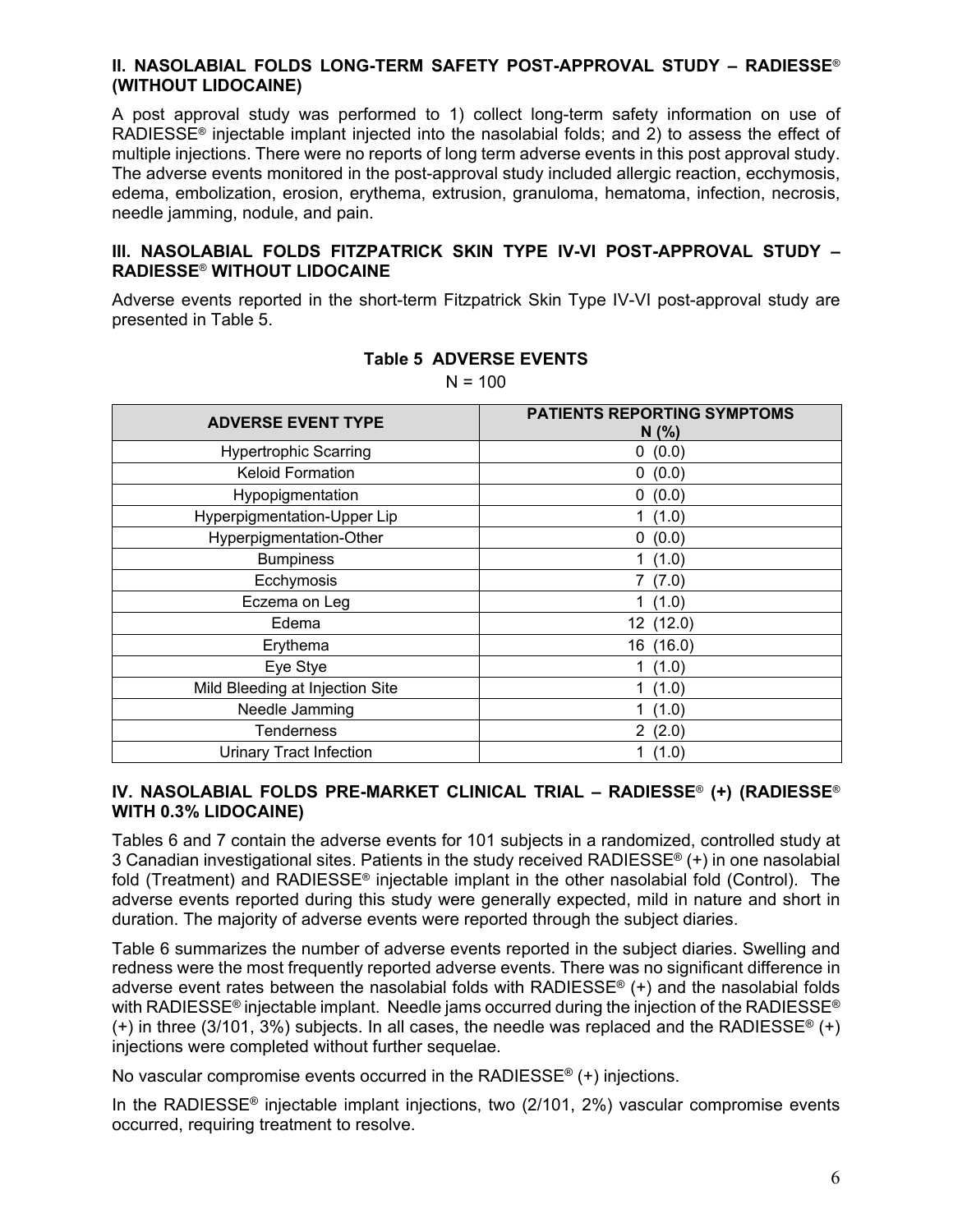#### **Table 6 Adverse Events Reported in Subject Diaries Over the 4-Week Study Period**

| $n = 202$ Folds |  |
|-----------------|--|
|-----------------|--|

|                     | $n$ (%)         |                  |  |  |
|---------------------|-----------------|------------------|--|--|
| <b>Event Type *</b> | RADIESSE® (+)   | <b>RADIESSE®</b> |  |  |
|                     | $n = 101$ Folds | $n = 101$ Folds  |  |  |
| <b>Bruising</b>     | 44 (43.6%)      | 48 (47.5%)       |  |  |
| Itching             | 37 (36.6%)      | 34 (33.7%)       |  |  |
| Pain                | 48 (47.5%)      | 57 (56.4%)       |  |  |
| Redness             | 66 (65.3%)      | 71 (70.3%)       |  |  |
| Swelling            | 90 (89.1%)      | 92 (91.1%)       |  |  |
| Blanching           | $5(5.0\%)$      | $8(7.9\%)$       |  |  |

\* "Other" adverse events reported by 19 subjects for both RADIESSE® injectable implant and Control include numbness, tenderness, lumps, bumps and discomfort.

Of the 13 blanching events described in Table 6, two were associated with previously described vascular compromise events. The remaining 11 were not determined to be vascular compromise events.

Table 7 summarizes the number of adverse events reported by the investigators. As with the patients, swelling and redness were the most frequently reported adverse events.

#### **Table 7 Adverse Events Reported by Investigators**

|                     | N(%)                 |                  |  |  |
|---------------------|----------------------|------------------|--|--|
| <b>Event Type *</b> | <b>RADIESSE® (+)</b> | <b>RADIESSE®</b> |  |  |
| <b>Bruising</b>     | 20 (19.8%)           | 18 (17.8%)       |  |  |
| Swelling            | 58 (57.4%)           | 55 (54.5%)       |  |  |
| Erosion             | 0                    | $1(1.0\%)^{**}$  |  |  |
| <b>Redness</b>      | 51 (50.5%)           | 50 (49.5%)       |  |  |
| <b>Infection</b>    | $1(1.0\%)$ †         |                  |  |  |
| Needle Jamming      | $3(3.0\%)\ddagger$   | $\Omega$         |  |  |
| Nodule              | 0                    | $\Omega$         |  |  |
| Pain                | 0                    | $1(1.0\%)$       |  |  |
| Vascular Compromise |                      | $1(1.0\%)$       |  |  |

 $N = 101$  Subjects

\* "Other" adverse events for both RADIESSE® injectable implant and Control include tenderness and tingling sensation.

\*\* Associated with vascular compromise event

†Herpes simplex infection unrelated to study device

‡Returned product evaluation regarding one subject concluded that needle jam might have resulted from needle incompletely screwed onto the RADIESSE® syringe's luer threads.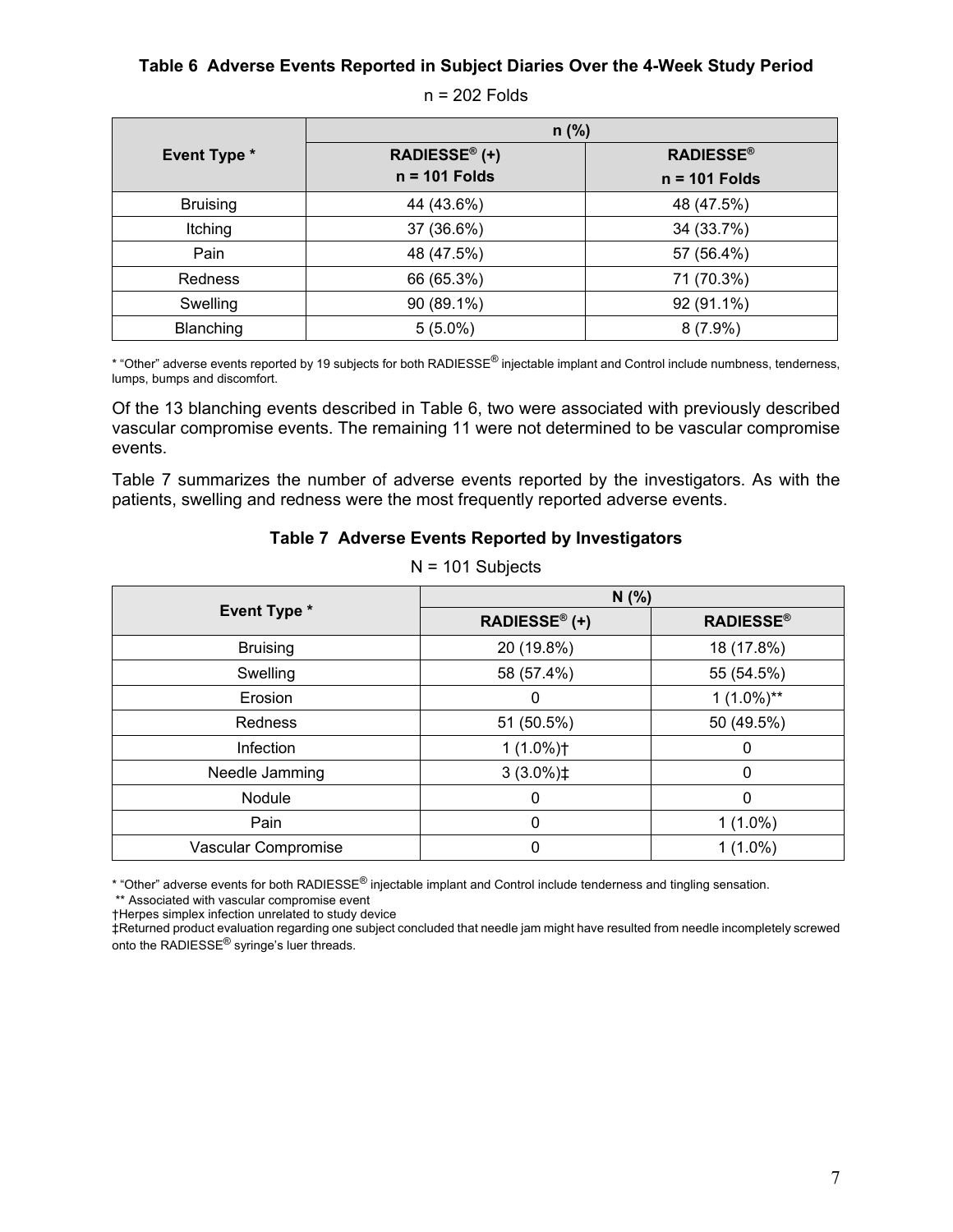#### **I. NASOLABIAL FOLD PRE-MARKET CLINICAL TRIAL – RADIESSE**® **(WITHOUT LIDOCAINE)**

#### **Study Design**

The safety and effectiveness of RADIESSE® injectable implant for the treatment of nasolabial folds (NLFs) was evaluated in a multi-center, prospective, randomized clinical trial. Patients were randomized to receive RADIESSE® injectable implant in one fold and a commercially available collagen implant in the contralateral fold.

Patients were eligible to receive up to three injections during the initial treatment phase (week 0, week 2 and week 4). At 2 weeks after each treatment, the level of correction was determined and if correction was less than optimal, the Investigator re-treated the nasolabial fold using the same respective treatment materials as in the initial treatment. A safety follow-up was conducted 1 month after any injection and at 3 and 6 months after the last injection. Effectiveness evaluations were conducted at 3 and 6 months after the last injection. Three blinded reviewers independently evaluated the severity of the subject's nasolabial folds using a validated 6-point wrinkle severity scale.

#### **Study Endpoints**

The primary effectiveness endpoint of the study was the blinded reviewers' Lemperle Rating Scale (LRS) score of wrinkle severity at 3 months after the last touch-up (at which optimal correction was achieved). In this assessment, LRS scores were determined, (using this validated 6-point scale), via blinded, photographic assessments by 3 board certified physicians. A change in LRS of 1 was considered to be clinically significant. Secondary effectiveness endpoints included the blinded reviewers' assessment of wrinkle severity at 6 months after treatment, and the volume of material injected.

#### **Study Population**

A total of 117 subjects (31-76 years of age) were randomized and treated and 115 (98.3%) completed the 3 month primary effectiveness evaluation and 113 (96.6%) completed the 6 month follow-up visit. The baseline demographics of the study population are presented in Table 8 which shows that the study enrolled a population of predominantly female, Caucasian non-smokers.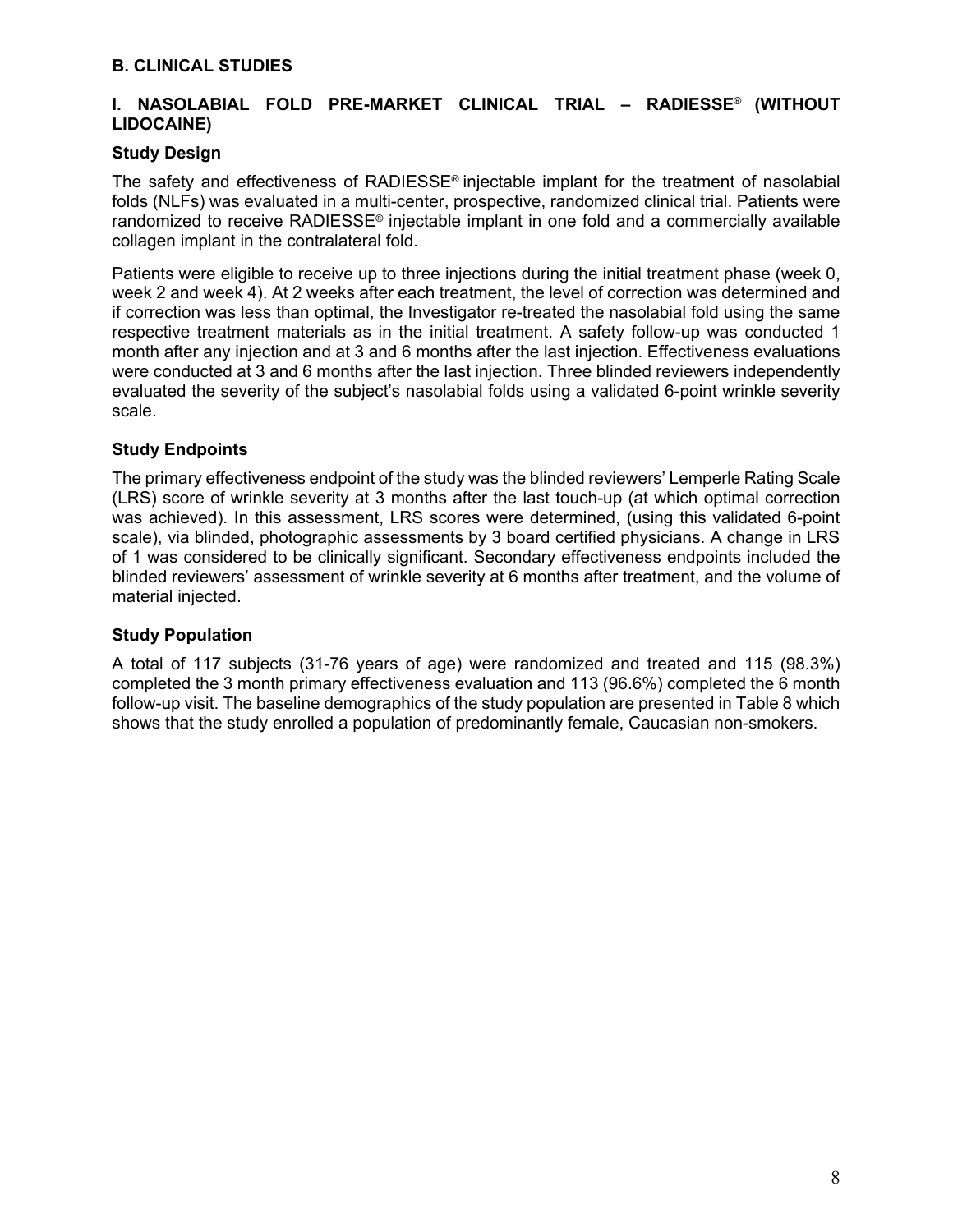#### **Table 8 PATIENT DEMOGRAPHICS**

 $N = 117$ 

| <b>AGE (YEARS)</b>        |             |  |  |  |
|---------------------------|-------------|--|--|--|
| Mean                      | 54.7        |  |  |  |
| <b>Standard Deviation</b> | 8.9         |  |  |  |
| Minimum                   | 31.0        |  |  |  |
| Maximum                   | 76.0        |  |  |  |
| <b>GENDER</b>             |             |  |  |  |
| Female                    | 105 (89.7%) |  |  |  |
| Male                      | 12 (10.3%)  |  |  |  |
| <b>RACE</b>               |             |  |  |  |
| American Indian           | $0(0.0\%)$  |  |  |  |
| Asian                     | $0(0.0\%)$  |  |  |  |
| <b>Black</b>              | 2(1.7%)     |  |  |  |
| Caucasian                 | 102 (87.2%) |  |  |  |
| Hispanic                  | 11 (9.4%)   |  |  |  |
| Other                     | 2(1.7%)     |  |  |  |
| <b>SMOKING HISTORY</b>    |             |  |  |  |
| <b>Quit Smoking</b>       | 26 (22.2%)  |  |  |  |
| Never Smoked              | 83 (70.0%)  |  |  |  |
| Smokes                    | $8(6.8\%)$  |  |  |  |

#### **Treatment Material Delivered**

Volumes injected during the initial treatment phase are detailed in Table 9. The total mean volume for RADIESSE® injectable implant was 1.2 mL and 2.4 mL for the Control.

#### **Table 9 TOTAL VOLUME OF MATERIAL INJECTED (mL)**

 $N = 117$ 

|                           | <b>RADIESSE®</b> | <b>CONTROL</b> |
|---------------------------|------------------|----------------|
| Mean                      | 1.2              | 2.4            |
| <b>Median</b>             | 1.1              | 2.2            |
| <b>Standard Deviation</b> | 0.5              | 0.9            |
| <b>Minimum</b>            | 0.3              | 0.8            |
| <b>Maximum</b>            | 27               | 4.7            |

#### **Effectiveness Results:**

Table 10 contains the mean LRS at baseline, 3 months and 6 months for the RADIESSE<sup>®</sup> injectable implant treated nasolabial folds and the Control treated nasolabial folds with the difference between the means. Baseline scores for the RADIESSE® injectable implant and Control groups were not statistically different.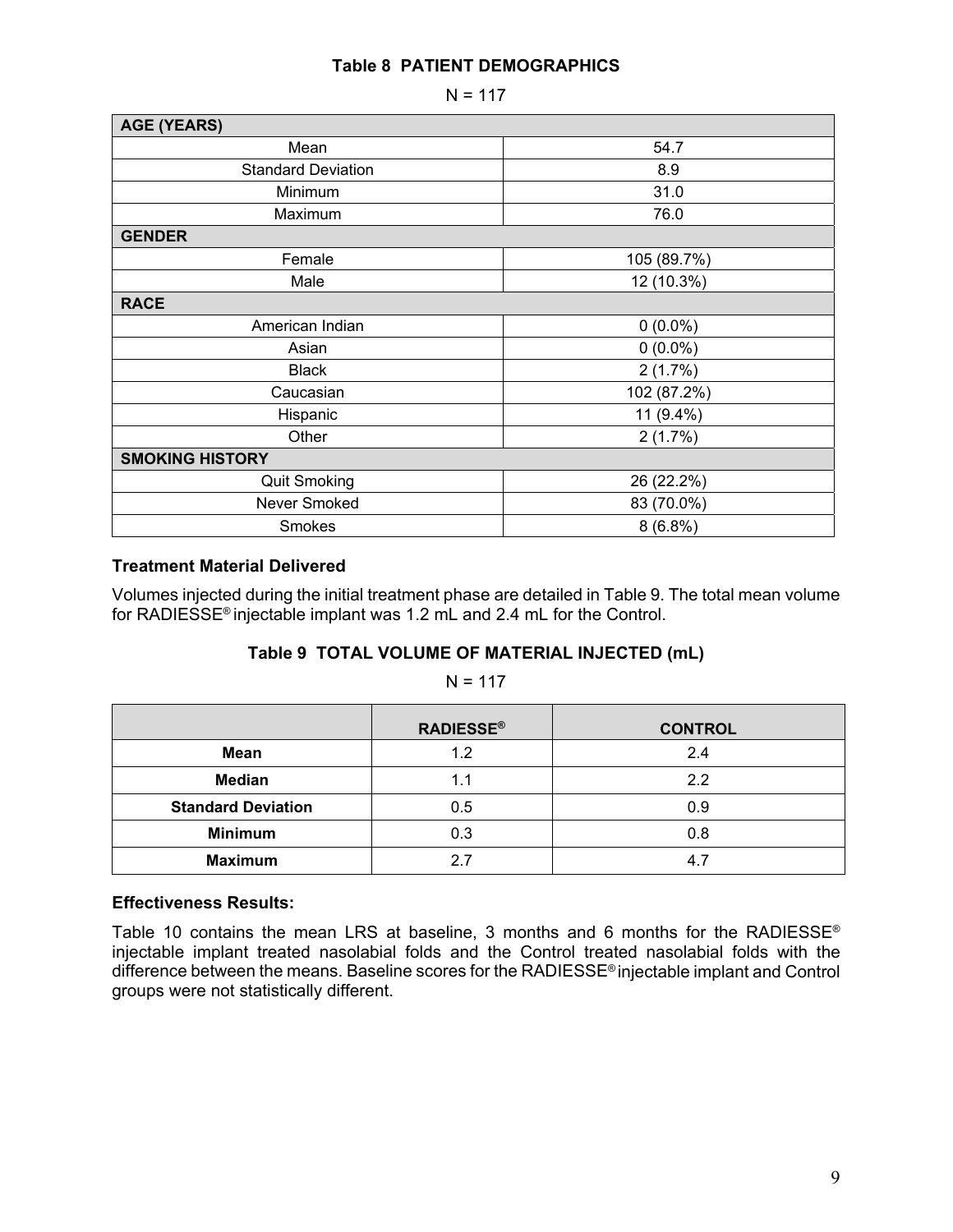#### **Table 10 COMPARISON OF MEAN LRS SCORES\* FOR RADIESSE**® **INJECTABLE IMPLANT AND CONTROL**

|                 | <b>RADIESSE®</b> | <b>CONTROL</b> | <b>DIFFERENCE</b> |
|-----------------|------------------|----------------|-------------------|
| <b>Baseline</b> | 3.4              | 3.4            | 0.0               |
| <b>3 Months</b> | 1.9              | 3.5            | 1.6               |
| <b>6 Months</b> |                  | 3.4            | 1.3               |

\* Grading Scale: 0 = No wrinkles, 1 = Just perceptible wrinkle, 2 = Shallow wrinkle, 3 = Moderately deep wrinkle, 4 = Deep wrinkle, well-defined edges, 5 = Very deep wrinkle, redundant fold

#### **Primary Effectiveness Endpoint**

The primary effectiveness endpoint was to use mean LRS scores to evaluate whether RADIESSE<sup>®</sup> injectable implant was non-inferior to Control for the correction of nasolabial folds 3 months after final treatment. At 3 months, 84.6% of the RADIESSE® injectable implant treated nasolabial folds were scored at least 1-point higher than the Control, 12.8% were scored equally, and 2.6% were scored at least 1-point lower than the Control. RADIESSE<sup>®</sup> injectable implant met the statistical criteria for non-inferiority to Control at 3 months (p<0.0001), however, the Control scored no effectiveness at 3 months.

#### **Secondary Effectiveness Endpoint**

The pre-specified secondary superiority analyses at 6 months required a mean 1-point LRS difference between the improvements for the RADIESSE® injectable implant treated nasolabial fold versus improvement on the Control treated nasolabial fold and that in at least 50% of patients, the RADIESSE® injectable implant treated nasolabial fold be superior to the Control treated nasolabial fold. At 6 months after optimal correction was achieved, 78.6% of the RADIESSE® injectable implant treated nasolabial folds were scored at least 1-point higher than the Controltreated folds, 16.2% were scored equally, and 5.1% were scored at least 1-point lower than the Control. The mean LRS for the RADIESSE<sup>®</sup> injectable implant treated nasolabial folds demonstrated superiority when compared to the mean LRS for the Control-treated nasolabial folds at 6 months ( $p$  < 0.0001).

#### **II. NASOLABIAL FOLDS LONG-TERM SAFETY POST-APPROVAL STUDY – RADIESSE**® **(WITHOUT LIDOCAINE)**

#### **Study Objective**

A post approval study was performed to 1) collect long-term safety information on use of RADIESSE<sup>®</sup> injectable implant injected into the nasolabial folds; and 2) to assess the effect of multiple injections.

#### **Study Design**

RADIESSE® injectable implant was assessed in a prospective, open-label, multi-center study of patients whose nasolabial folds were corrected with RADIESSE® injectable implant. 102 subjects (drawn from the 117 patients who participated in the premarket clinical trial) agreed to participate in the post approval study. Patients were requested to return for visits a minimum of 2 years and then a minimum of 3 years after their initial injection. At the beginning of the post marketing study, 8 patients were already 3 years from initial injection and, therefore, required only one visit. One hundred and two (102) patients were assessed a minimum of 2 years after initial injection and 99 were assessed a minimum of 3 years after initial injection. Three (3) patients were lost to follow up.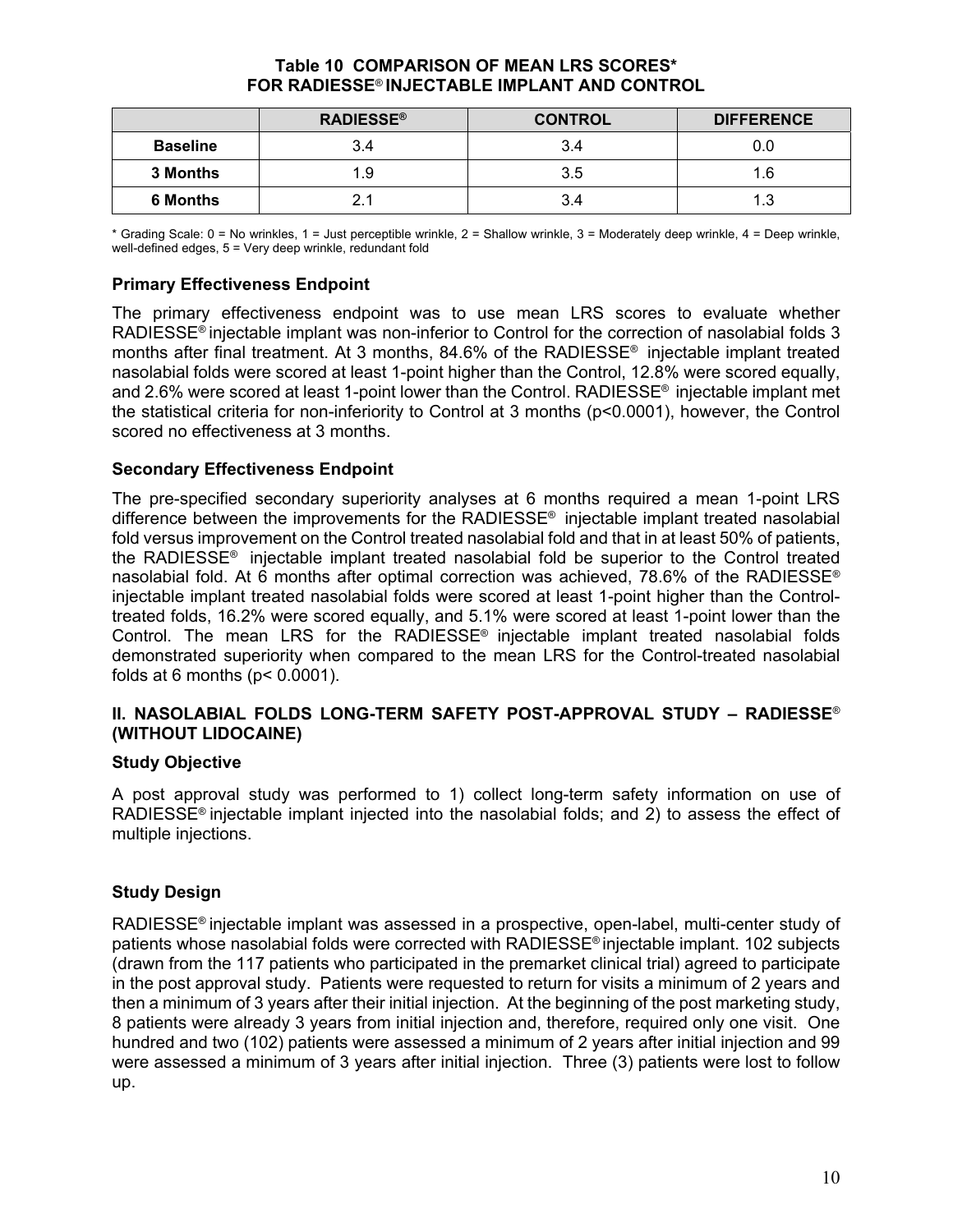#### **Study Population**

The patient cohort in this post approval study was the continued follow-up of the pre-market cohort. Patient demographics are provided in Table 11.

| <b>AGE (YEARS)</b>        |            |  |
|---------------------------|------------|--|
| Mean                      | 55.1       |  |
| <b>Standard Deviation</b> | 8.8        |  |
| Minimum                   | 31.0       |  |
| Maximum                   | 76.0       |  |
| <b>GENDER</b>             |            |  |
| Female                    | 94 (92.2%) |  |
| Male                      | 8(7.8%)    |  |
| <b>RACE</b>               |            |  |
| American Indian           | $1(1.0\%)$ |  |
| Asian                     | $0(0.0\%)$ |  |
| <b>Black</b>              | $1(1.0\%)$ |  |
| Caucasian                 | 87 (85.3%) |  |
| Hispanic                  | 11 (10.8%) |  |
| Other                     | $2(2.0\%)$ |  |
| <b>SMOKING HISTORY</b>    |            |  |
| <b>Quit Smoking</b>       | 23 (22.6%) |  |
| Never Smoked              | 73 (71.6%) |  |
| Smokes                    | $6(5.9\%)$ |  |

#### **Table 11 PATIENT DEMOGRAPHICS**   $N = 102$

The inclusion criterion for the study was participation in the pre-market clinical trial (Section I of the Nasolabial Folds CLINICAL STUDIES section) and signing a written informed consent for participation in the post-approval study. There were no additional exclusion criteria.

#### **Study Endpoints**

To collect long-term safety information of RADIESSE® injectable implant injected into the nasolabial folds at a minimum of 2 and 3 years after initial injection and to assess the effect of multiple injections.

#### **Study Results**

102 study patients and 204 folds received a mean of 3.7 and 1.8 RADIESSE® injectable implant injections, respectively, from the time period covering initial pre-market study injection through the last post approval study visit. 100% of patients and 98% of folds received RADIESSE® injectable implant treatment during the same time period with only 11% of patients receiving RADIESSE® injectable implant injections during the post approval study period alone. During the post approval study, 15% of patients received Botulinum toxin injections and 9% of patients received facial dermal fillers other than RADIESSE® injectable implant in the nasolabial folds.

With respect to the long term safety of RADIESSE<sup>®</sup> injectable implant, there were no reports of long term adverse events in this post approval study. The adverse events monitored in the postapproval study included allergic reaction, ecchymosis, edema, embolization, erosion, erythema, extrusion, granuloma, hematoma, infection, necrosis, needle jamming, nodule, and pain. These results demonstrate the long term safety and effectiveness of RADIESSE® injectable implant up to 3 years after the date of first injection.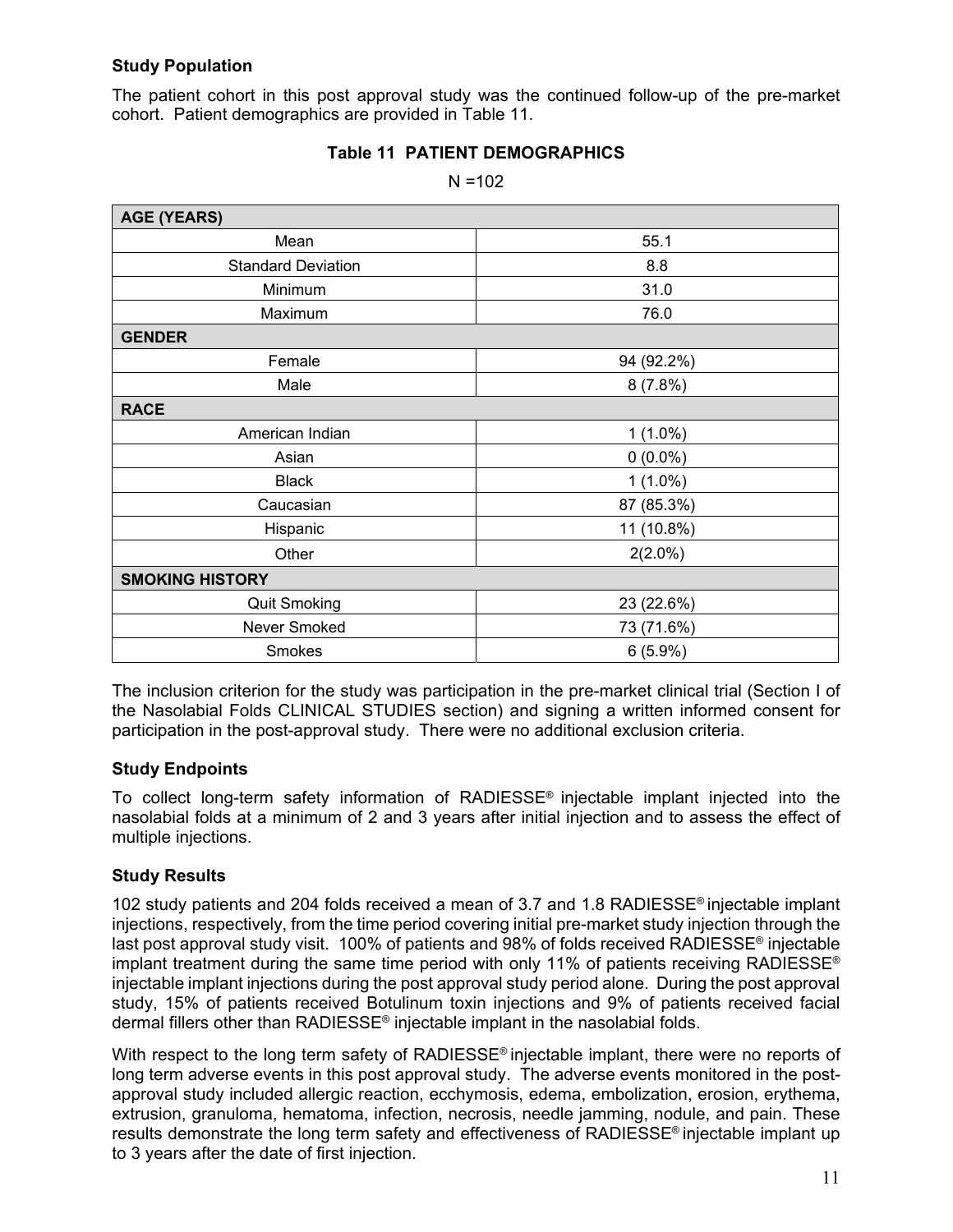#### **Study Limitations**

RADIESSE® injectable implant was studied in a limited number of predominately female patients. Safety of the RADIESSE® injectable implant following the correction of nasolabial folds beyond 3 years was not studied.

#### **III. NASOLABIAL FOLDS FITZPATRICK SKIN TYPE IV-VI POST-APPROVAL STUDY -RADIESSE**® **(WITHOUT LIDOCAINE)**

#### **Study Objective**

A post-approval study was performed to assess the safety of RADIESSE<sup>®</sup> injectable implant following correction of the nasolabial folds in patients with Fitzpatrick Skin Types IV, V, or VI, specifically to assess the likelihood of hypertrophic scarring, keloid formation and hyper- or hypopigmentation.

#### **Study Design**

The safety of RADIESSE® injectable implant was assessed in a prospective, open-label, multicenter study in 100 patients with Fitzpatrick Skin Types IV, V or VI whose nasolabial folds were corrected with subdermal injections of RADIESSE® injectable implant.

#### **Study Population**

Patient demographics are provided in Table 12.

#### **Table 12 PATIENT DEMOGRAPHICS**

 $N = 100$ 

| <b>AGE (YEARS)</b>           |            |  |  |  |
|------------------------------|------------|--|--|--|
| Mean                         | 52         |  |  |  |
| <b>Standard Deviation</b>    | 11.1       |  |  |  |
| Minimum                      | 25         |  |  |  |
| Maximum                      | 78         |  |  |  |
| <b>GENDER</b>                |            |  |  |  |
| Male                         | $6(6.0\%)$ |  |  |  |
| Female                       | 94 (94.0%) |  |  |  |
| <b>RACE</b>                  |            |  |  |  |
| Caucasian                    | $0(0.0\%)$ |  |  |  |
| <b>Black</b>                 | 85 (85.0%) |  |  |  |
| Hispanic                     | 12 (12.0%) |  |  |  |
| Asian                        | $2(2.0\%)$ |  |  |  |
| Other                        | $1(1.0\%)$ |  |  |  |
| <b>FITZPATRICK SKIN TYPE</b> |            |  |  |  |
| IV                           | 24 (24.0%) |  |  |  |
| V                            | 35 (35.0%) |  |  |  |
| VI                           | 41(41.0%)  |  |  |  |
| <b>INJECTION VOLUME (mL)</b> |            |  |  |  |
| Mean                         | 1.24       |  |  |  |
| <b>Standard Deviation</b>    | 0.397      |  |  |  |
| Minimum                      | 0.6        |  |  |  |
| Maximum                      | 2.8        |  |  |  |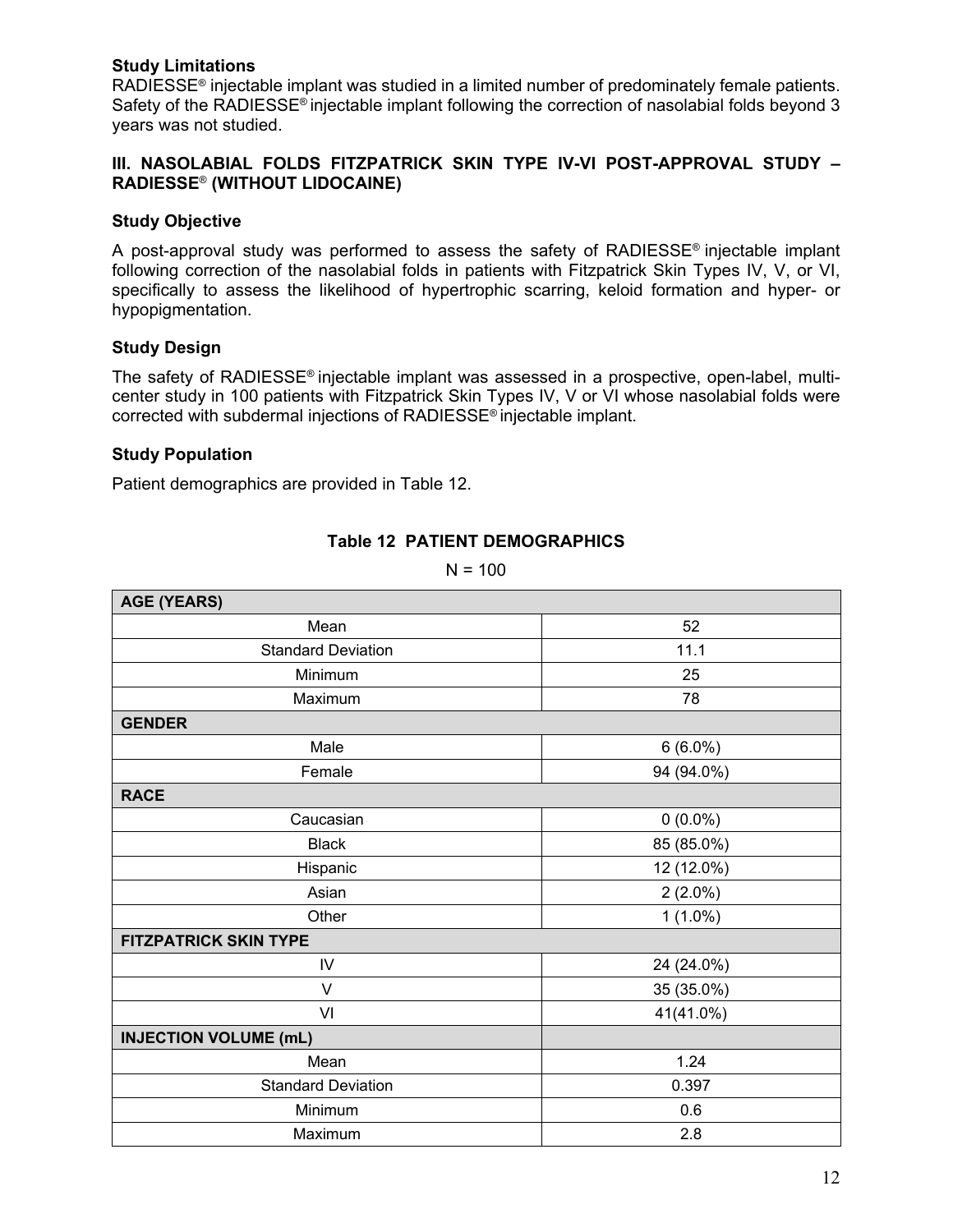The inclusion criteria for the post-approval study were that the patient was at least 18 years of age, was Fitzpatrick Skin Type IV, V, or VI, and understood and accepted the obligation not to receive any other procedures or treatments in the nasolabial fold for 6 months.

The exclusion criteria for the post-approval study were that the patient had a history of hyper- or hypo-pigmentation in the nasolabial folds, keloid formation, or hypertrophic scarring, had a known bleeding disorder or was receiving drug therapy that could increase the risk of bleeding, had nasolabial folds that are too severe to be corrected in one treatment session, had received any dermal filler or other injections, grafting or surgery in either nasolabial fold, is pregnant, lactating, or not using acceptable contraception.

#### **Study Endpoints**

The likelihood of hypertrophic scarring, keloid formation and hyper- or hypopigmentation was evaluated through 6 months from treatment with RADIESSE® injectable implant in the nasolabial folds.

#### **Length of Follow-up and Assessments**

Patients were followed for 6 months from RADIESSE® injectable implant treatment (injection visit). Ninety days (90)  $\pm$  30 days from the injection visit, patients returned for a safety assessment of their nasolabial folds (3 month visit). One hundred eighty days (180)  $\pm$  30 days from the initial injection, patients returned for a safety assessment of their nasolabial folds (6 month visit).

#### **Subject Accountability**

One hundred (100) patients were enrolled in the post-approval study and assessed at the 3 month visit (100% follow-up rate). Ninety-eight (98) patients were assessed at the 6 month visit (98% follow-up rate). Two patients were lost to follow-up.

#### **Study Results**

At 3 months, 100% of patients were assessed and there were no reports of hypertrophic scarring, keloid formation, hyperpigmentation or hypopigmentation at the injection site. At 6 months 98% of patients were assessed. Two patients were lost to follow-up. Of the 98 patients assessed, no occurrence of hypertrophic scarring, keloid formation, hyperpigmentation or hypopigmentation at the injection site was reported. One patient reported erythema in the upper left nasolabial fold that was treated with hydrocortisone and lasted for 111 days. Another patient experienced mild hyperpigmentation in the upper lip that lasted 159 days. No treatment was required.

The use of RADIESSE<sup>®</sup> injectable implant did not cause hypertrophic scarring, keloid formation, hyperpigmentation or hypopigmentation at the injection site in persons with Fitzpatrick Skin Types of IV, V, and VI in this study throughout the follow-up period of 6 months.

#### **Study Limitations**

RADIESSE® injectable implant was studied in a limited number of predominately female patients. Likelihood of keloid formation, hypertrophic scarring, and hypo- or hyperpigmentation after use of RADIESSE<sup>®</sup> injectable implant for the correction of nasolabial folds in patients with Fitzpatrick Skin Type 4, 5 and 6 beyond 6 months was not studied.

#### **IV. NASOLABIAL FOLD PRE-MARKET CLINICAL TRIAL – RADIESSE**® **(+) (RADIESSE**® **WITH 0.3% LIDOCAINE)**

#### **Study Design**

The safety and effectiveness of RADIESSE<sup>®</sup> (+) for the treatment of nasolabial folds (NLFs) was evaluated in a multi-center, prospective, randomized clinical trial. The primary objective of the study was to assess pain control when RADIESSE<sup>®</sup> containing lidocaine was used to treat nasolabial folds.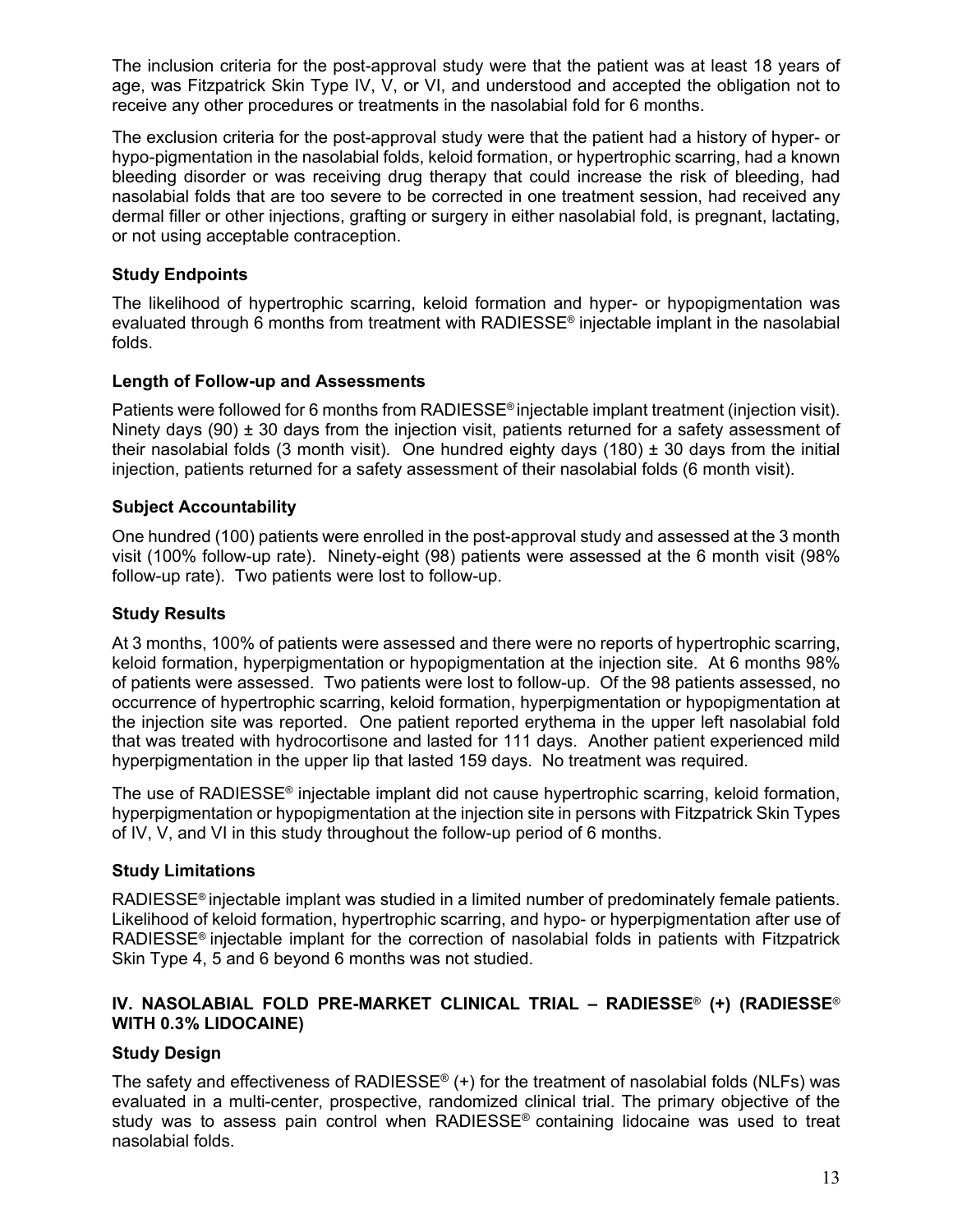Subjects were randomized to receive RADIESSE<sup>®</sup> (+) in one fold and the commercially available RADIESSE® injectable implant (Control), in the contralateral fold.

Effectiveness evaluations were conducted at 15, 30, 45, and 60 minutes after injection; and at 1, 2, and 4 weeks after injection. At weeks 1, 2, and 4, subjects returned for a pain assessment using the 10 cm visual analog scale (VAS) and a safety assessment by the blinded assessing physician. Aesthetic outcomes were assessed by the blinded assessing investigator using the validated Merz Nasolabial Fold Scale and the Global Aesthetic Improvement Scale (GAIS).

#### **Study Endpoints**

The primary effectiveness endpoint of the study was to assess whether there was a statistically significant reduction in pain in the nasolabial fold injected with RADIESSE<sup>®</sup> (+) compared to the nasolabial fold injected with RADIESSE® injectable implant immediately after treatment using the visual analog pain scale (VAS).

There were five secondary effectiveness endpoints that (1) evaluated whether the difference of nasolabial fold pain when injected with RADIESSE® (+) versus RADIESSE® injectable implant (without lidocaine) was clinically meaningful immediately after treatment (defined as a minimum of 2.0 cm reduction on the VAS); (2) assessed pain in the nasolabial fold treated with RADIESSE<sup>®</sup>  $(+)$  compared to the assessed pain in the nasolabial fold treated with RADIESSE<sup>®</sup> at 15, 30, 45, and 60 minutes, and at 1, 2, and 4 weeks after treatment using the VAS; (3) assessed aesthetic effectiveness by a blinded assessing investigator at 1, 2, and 4 weeks after nasolabial fold treatment using the validated Merz Nasolabial Fold Scale and the Global Aesthetic Improvement Scale (GAIS); (4) assessed subject preference with respect to pain 60 minutes after treatment; and (5) assessed subject preference with respect to aesthetic outcome 1, 2, and 4 weeks after nasolabial fold correction.

#### **Study Population**

Table 13 presents subject demographics which show that most subjects were female and Caucasian. Eighteen percent of subjects enrolled were fairly evenly distributed across Fitzpatrick Skin Types (FST) IV, V, and VI.

| <b>AGE</b> (years)            |                   |  |
|-------------------------------|-------------------|--|
| Mean                          | 48.85             |  |
| (SD, Range)                   | $(9.43, 30 - 77)$ |  |
| $GENDER - N$ (%)              |                   |  |
| Female                        | 87 (85.3%)        |  |
| Male                          | 15 (14.7%)        |  |
| $RACE - N$ (%)                |                   |  |
| Caucasian                     | 88 (86.3%)        |  |
| African American              | 8(7.8%)           |  |
| Hispanic                      | $2(2.0\%)$        |  |
| Asian                         | $1(1.0\%)$        |  |
| Other                         | $3(2.9\%)$        |  |
| FITZPATRICK SKIN TYPE - N (%) |                   |  |
|                               | $6(5.9\%)$        |  |
| $\mathbf{I}$                  | 19 (18.6%)        |  |
| Ш                             | 59 (57.8%)        |  |
| IV                            | 8(7.8%)           |  |
| $\vee$                        | $5(4.9\%)$        |  |
| VI                            | 5(4.9%)           |  |

|  |                    | <b>Table 13 Subject Demographics</b> |
|--|--------------------|--------------------------------------|
|  | $N = 102$ Subjects |                                      |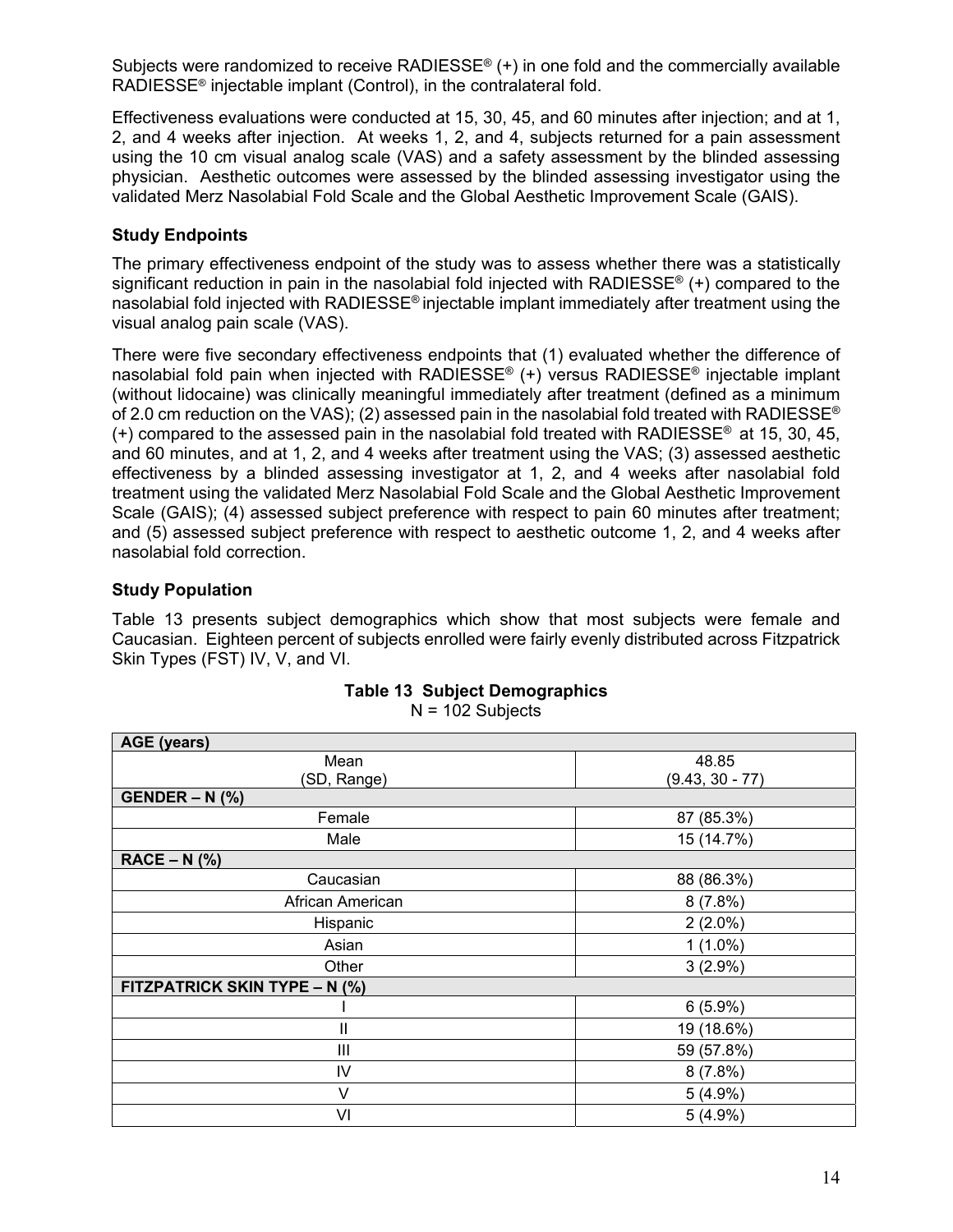#### **Treatment Material Delivered**

The volume of filler injected in each fold is detailed in Table 14 showing that the volume injected between the two products was nearly identical.

|             |                           | n (% )               |
|-------------|---------------------------|----------------------|
|             | RADIESSE <sup>®</sup> (+) | <b>RADIESSE®</b>     |
|             | $n = 101$ Folds           | $n = 101$ Folds      |
| Mean (cc)   | 0.84                      | 0.83                 |
| (SD, Range) | $(0.32, 0.2 - 1.5)$       | $(0.34, 0.25 - 1.8)$ |

## **Table 14 Injection Volumes (cc)**

n = 202 Folds

#### **Effectiveness Results:**

#### **Primary Effectiveness Endpoint**

The difference of the visual analog pain scale (VAS) scores between the two groups showed a statistically significant reduction in pain with RADIESSE® (+) compared to RADIESSE® (p-value  $< 0.0001$ ).

#### **Secondary Effectiveness Endpoints**

The first of five secondary effectiveness endpoints was to assess whether the difference in pain in the nasolabial fold treated with RADIESSE<sup>®</sup> (+) versus the nasolabial fold treated with RADIESSE<sup>®</sup> was clinically meaningful immediately after treatment (defined as a minimum of 2.0 cm reduction on the VAS). This analysis showed that in 91 of 101 subjects VAS scores were  $\ge$ 2.0 cm lower for RADIESSE<sup>®</sup> (+) compared to RADIESSE<sup>®</sup> in a given subject, demonstrating a clinically meaningful reduction in pain that was statistically significant (p-value < 0.0001).

The second secondary effectiveness endpoint was to assess pain in the nasolabial fold injected with RADIESSE<sup>®</sup> (+) compared to the nasolabial fold injected with RADIESSE<sup>®</sup> at 15, 30, 45, and 60 minutes and 1, 2, and 4 weeks after treatment using the VAS. This analysis showed that for all of these time-points there was a statistically significant difference in pain with RADIESSE<sup>®</sup> (+) compared to RADIESSE®.

The third secondary effectiveness endpoint was to assess aesthetic improvement on the GAIS and the Merz Nasolabial Fold Scale at 1, 2, and 4 weeks post treatment by the blinded assessing investigators. The vast majority of subjects were improved on the GAIS and there were no statistical differences between the two groups with respect to GAIS improvement. There were no significant differences between RADIESSE® (+) and RADIESSE® on the Merz Nasolabial Fold Scale. The RADIESSE<sup>®</sup> (+) and the RADIESSE<sup>®</sup> ratings on the Merz Nasolabial Fold Scale were improved from baseline condition. These results were the same across all time-points.

The fourth secondary effectiveness endpoint was to assess subject pain preference at time zero. These data showed that 98 subjects (97%) indicated that one treatment was less painful than the other and 87 subjects (88%) determined the difference in pain level was significant enough to affect their preference for one dermal filler versus the other. Of the 87 subjects who indicated that the difference in pain levels would affect treatment preference, 86/87 had lower VAS scores with RADIESSE<sup>®</sup> (+).

The fifth secondary effectiveness endpoint was for study subjects to assess preference with respect to aesthetic outcome 1, 2, and 4 weeks after nasolabial fold correction. Less than half of subjects stated that one nasolabial fold looked better at any of these post-treatment time-points. Of those, only half stated that the aesthetic preference was significant enough to choose one treatment over the other.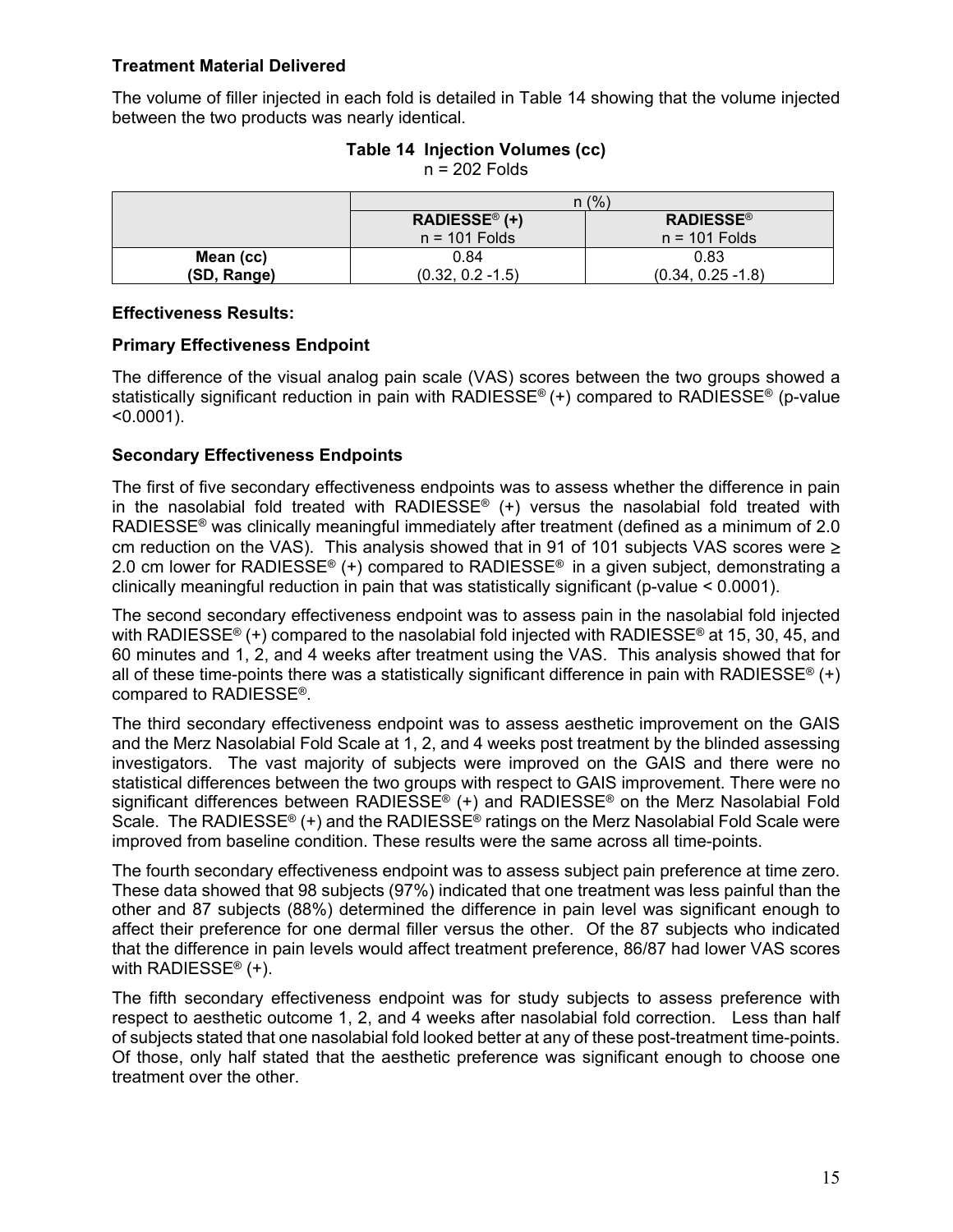#### **JAWLINE**

#### **A. ADVERSE EVENTS**

In a randomized, controlled clinical trial to evaluate the safety and effectiveness of RADIESSE<sup>®</sup> (+) to improve the contour of the jawline, a total of 180 subjects were enrolled. All subjects were randomized to treatment (n=123) or control (delayed treatment) (n=57). All subjects were also randomized to be treated with either needle or cannula (1:1 allocation ratio). Touch-up treatments were permitted 4 weeks after initial injection, if needed to achieve optimal correction. After the primary endpoint assessment the control group was eligible to receive treatment and 53 control subjects received treatment. All subjects were followed for 48 weeks post initial treatment, at which time only the treatment group was eligible for retreatment.

Adverse events (AEs) were reported by Treating Investigators and collected at all follow-up visits. Of the 175 treated subjects, 42.9% (75/175) ), reported an AE. A treatment-emergent AE (TEAE) was defined as an AE with onset date on or after date of initial treatment. Overall, 26.3% (46/175) subjects had at least one TEAE that was deemed to be related to either injection procedure or RADIESSE® (+) by the investigator: 19.4% (34/175) subjects had TEAEs related to RADIESSE® (+) and 24.0% (42/175) subjects had TEAEs related to the injection procedure. As outlined in Table 15, the most common TEAEs consisted mostly of administration site conditions including injection site mass, injection site bruising, and injection site pain.

|                                        | <b>Total</b><br>$(N=175)$ |                |
|----------------------------------------|---------------------------|----------------|
| <b>MedDRA Preferred Term</b>           | n                         | $\frac{10}{6}$ |
| <b>Subjects with at least one TEAE</b> | 74                        | (42.3)         |
| Injection site mass                    | 19                        | (10.9)         |
| Injection site bruising                | 12                        | (6.9)          |
| Injection site pain                    | 12                        | (6.9)          |

#### **Table 15 Subjects with TEAEs with Incidence of >5%**

The majority of treatment-related TEAEs were mild, lasted less than 15 days and resolved without sequelae (Table 16). Importantly, only 1 subject had treatment-related TEAEs that were severe: injection site bruising (1 event, lasting 16 days) and injection site swelling/oedema (1 event, lasting 16 days).

#### **Table 16 Treatment-related TEAEs by Worst Severity and Duration**

|                                                   |              | <b>Total</b><br>$(N=175)$ |    |
|---------------------------------------------------|--------------|---------------------------|----|
| Patients with at least one treatment-related TEAE | $\mathsf{n}$ | (%)                       | m  |
| Severity                                          |              |                           |    |
| Mild                                              | 44           | (25.1)                    | 88 |
| Moderate                                          | 1            | (0.6)                     |    |
| Severe                                            | 1            | (0.6)                     | 2  |
| Duration                                          |              |                           |    |
| $\leq$ 14 days                                    | 21           | (12.0)                    | 59 |
| 15-28 days                                        | 6            | (3.4)                     | 12 |
| $> 28$ days                                       | 19           | (10.9)                    | 20 |

N: number of patients exposed; n: number of patients with at least one treatment-related TEAE; (%): percentage of patients with at least one treatment-related TEAE; m: number of treatment-related TEAEs (events).

For number of TEAEs, each TEAE was counted at the duration category of this event and at the severity of this event. A subject with more than one TEAE was counted once at the subject's worst severity and subject's maximum duration category, respectively.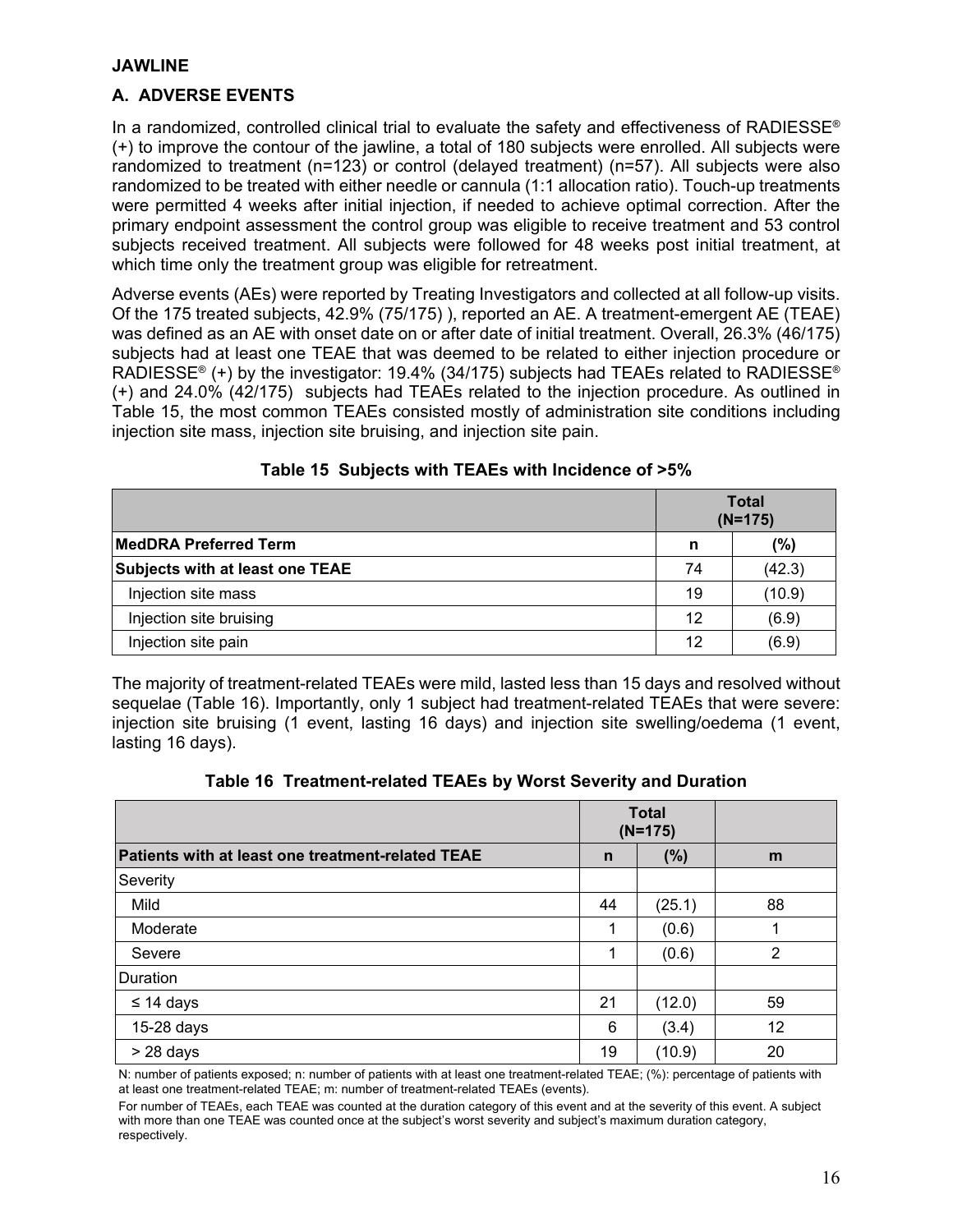The highest incidence of treatment-related TEAEs was reported after initial treatment (initial treatment in 20.6% (36/175) subjects; touch-up in 9.8%(13/132) subjects; and retreatment in 6.6% (5/76) subjects). During the retreatment period, only 6.6% (5/76) subjects had a total of 5 mild treatment related TEAEs including: injection site mass (1 event), injection site bruising (2 events), device dislocation (1 event), and product distribution issue (1 event). No treatmentrelated serious adverse events (SAEs) and no unexpected or atypical events with use of RADIESSE® (+) were reported.

In general, treatment-related TEAEs observed in the cannula and needle subgroups were comparable in incidence, severity, and duration. Overall, no safety issues were observed when stratifying TEAEs by injection type (cannula versus needle), Fitzpatrick skin type categories (I-III versus IV-VI) and sex (females versus males).

For most subjects with treatment-related TEAEs (28 of 46 subjects with treatment-related TEAEs) these events began within seven (7) days of initial treatment. Hence, 16% (28/175) of all treated subjects experienced a total of 56 treatment related TEAEs with onset within seven (7) days of initial treatment. Over the course of this study, six (6) subjects reported a total of seven (7) injection procedure related, or treatment related, events presenting > 28 days after last injection (onset ranging from 30 to 129 days). Five (5) subjects reported 1 event (including injection site mass, injection site nodule, device dislocation and product distribution issue), and 1 subject reported two (2) events (injection site extravasation and injection site inflammation). All events were considered mild in intensity. All events resolved by study end except for one (1) nonserious event of injection site nodule that remained unknown at the study end due to the subject being lost to follow up after day 100 and one (1) mild device dislocation from retreatment which resolved after the study end. None of these AEs were serious or required treatment.

Electronic diaries were used by subjects to record specific signs and symptoms Common Treatment Responses -CTRs) experienced during each of the first 28 days after initial, touch-up, and repeat treatments. Subjects were instructed to report the severity of each of the specified CTRs as mild, moderate, severe or none. After initial treatment, 94.9% (166/175) reported at least 1 CTR after initial treatment, 77.8% (98/126) reported at least 1 CTR after touch-up treatment, and 83.8% (62/74) subject reported at least 1 CTR after repeat treatment. After initial treatment (i.e., initial treatment at Day 1 or delayed treatment at Week 12), the majority of subjects selfreported CTRs that were mild (46.3%; 81/175) to moderate (46.3%; 81/175) and had a longest duration of 14 days or less (1-3 days: 12.6%, 22/175; 4-7 days: 38.9%, 68/175; and 8-14 days: 26.3%, 46/175). One patient experienced a mild CTR of discomfort/pain with palpation in both the left and right jawline lasting 29 days after initial treatment that did not require clinical intervention and resolved without sequelae.

The overall incidence, severity, and duration of CTRs were comparable in all three subject diaries (initial treatment, touch up and retreatment). Furthermore, no unexpected clinically relevant trends on CTRs incidences were identified between the needle and cannula subgroups, nor among differing Fitzpatrick Skin Types. CTRs reported by > 5% of subjects after initial treatment are summarized by severity in Table 17 and by duration in Table 18.

Some differences were noted on worst CTR intensity self-reported as moderate:

• more subjects in the needle subgroup self-reported rash (needle: 6/88, 6.8% and cannula: 2/87, 2.3%), or bruising (needle: 25/88, 28.4% and cannula: 18/87, 20.7%); while

• more subjects in the cannula subgroup self-reported swelling (needle: 20/88, 22.7% and cannula: 28/87, 32.2%), firmness (needle: 11/88, 12.5% and cannula: 19/87, 21.8%), lumps/bumps (needle: 15/88, 17.0% and cannula: 33/87, 37.9%), movement or shifting of product (needle: 1/88, 1.1% and cannula: 5/87, 5.7%) or discomfort/pain with palpation (needle: 21/88, 23.9% and cannula: 26/87, 29.9%).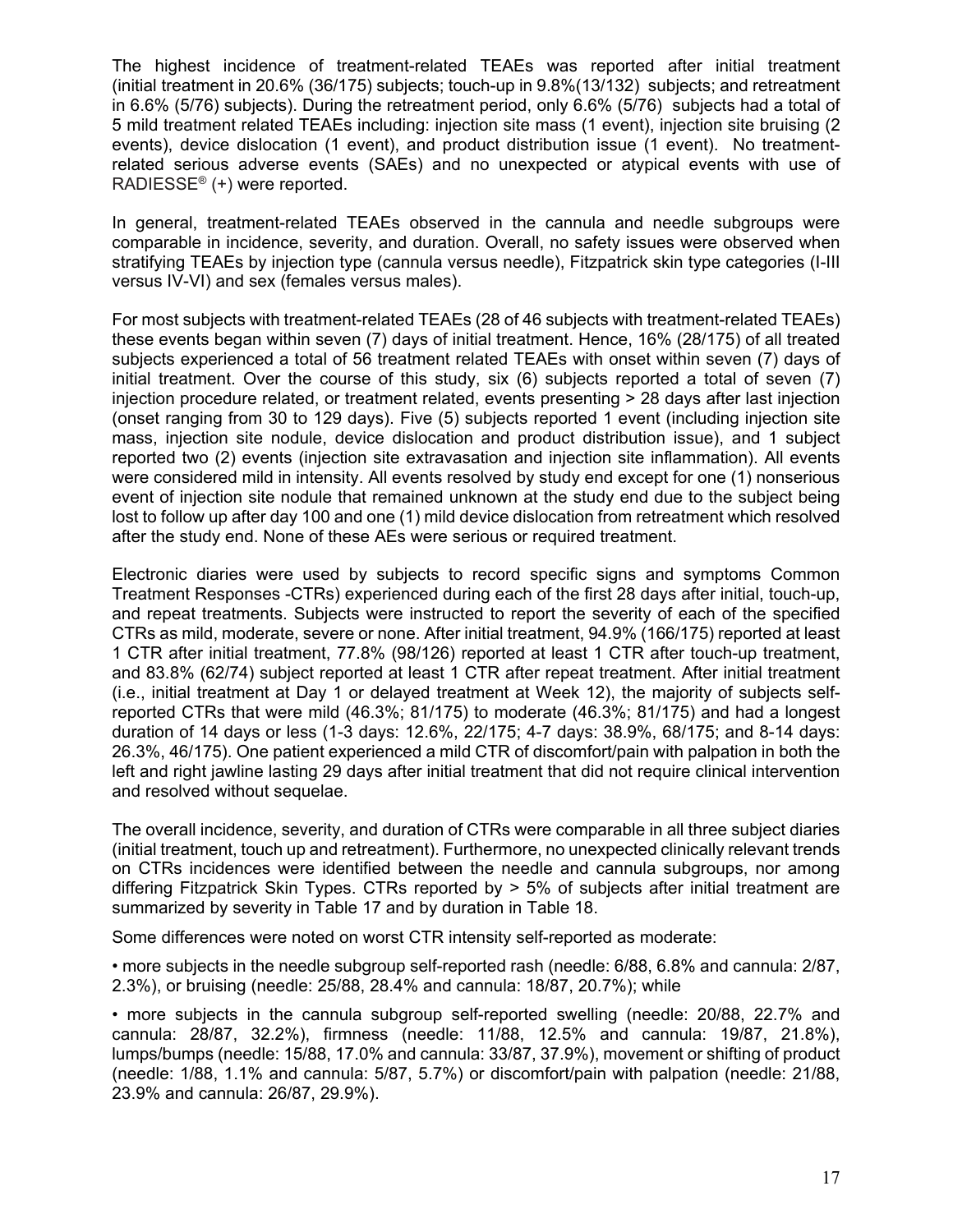Some differences between needle and cannula were noted on subjects that self-reported CTRs to last 15 days or more:

• more subjects in the needle subgroup self-reported swelling (needle: 5/88, 5.7% and cannula: 2/87, 2.3%) and bruising (needle: 7/88, 8.0% and cannula: 1/87, 1.1%); while

• more subjects in the cannula subgroup self-reported firmness (needle: 3/88, 3.4% and cannula: 8/87, 9.2%), lumps/bumps (needle: 6/88, 6.8% and cannula: 10/87, 11.5%), and discomfort with palpation (needle: 2/88, 2.3% and cannula: 6/87, 6.9%).

| <b>Treatment site</b>                      | <b>Severity</b><br>$M = 175$ |                                     |                |              |  |
|--------------------------------------------|------------------------------|-------------------------------------|----------------|--------------|--|
| response                                   | None $n$ (%)                 | Mild $n$ $\left(\frac{9}{6}\right)$ | Moderate n (%) | Severe n (%) |  |
| Any CTR                                    | $9(5.1\%)$                   | 81 (46.3%)                          | 81 (46.3%)     | 4(2.3%)      |  |
| Rash                                       | 132 (75.4%)                  | 35 (20.0%)                          | $8(4.6\%)$     | $0(0.0\%)$   |  |
| Swelling                                   | 25 (14.3%)                   | 100 (57.1%)                         | 48 (27.4%)     | $2(1.1\%)$   |  |
| <b>Firmness</b>                            | 41 (23.4%)                   | 103 (58.9%)                         | 30 (17.1%)     | $1(0.6\%)$   |  |
| Lumps/Bumps                                | 46 (26.3%)                   | 78 (44.6%)                          | 48 (27.4%)     | 3(1.7%)      |  |
| <b>Bruising</b>                            | 60 (34.3%)                   | 70 (40.0%)                          | 43 (24.6%)     | $2(1.1\%)$   |  |
| <b>Redness</b>                             | 106 (60.6%)                  | 57 (32.6%)                          | 12 (6.9%)      | $0(0.0\%)$   |  |
| Discoloration (not<br>redness or bruising) | 153 (87.4%)                  | 18 (10.3%)                          | 4(2.3%)        | $0(0.0\%)$   |  |
| Itching                                    | 144 (82.3%)                  | 25 (14.3%)                          | $6(3.4\%)$     | $0(0.0\%)$   |  |
| Stinging/burning                           | 157 (89.7%)                  | 15 (8.6%)                           | 3(1.7%)        | $0(0.0\%)$   |  |
| Movement or<br>shifting of product         | 134 (76.6%)                  | 35 (20.0%)                          | $6(3.4\%)$     | $0(0.0\%)$   |  |
| Difficulty drinking                        | 166 (94.9%)                  | $8(4.6\%)$                          | $1(0.6\%)$     | $0(0.0\%)$   |  |
| Difficulty chewing                         | 135 (77.1%)                  | 33 (18.9%)                          | $7(4.0\%)$     | $0(0.0\%)$   |  |
| Difficulty speaking                        | 163 (93.1%)                  | 11 (6.3%)                           | $1(0.6\%)$     | $0(0.0\%)$   |  |
| Discomfort/Pain with<br>palpation          | 46 (26.3%)                   | 81 (46.3%)                          | 47 (26.9%)     | $1(0.6\%)$   |  |
| Discomfort/Pain<br>without palpation       | 88 (50.3%)                   | 73 (41.7%)                          | 14 (8.0%)      | $0(0.0\%)$   |  |

**Table 17 CTRs by worst severity occurring in > 5% of subjects after initial treatment** 

CTR = Common treatment site response.

N = number of subjects exposed in the respective treatment group/period; M = number of subjects with at least one entry in the eDiary in the respective treatment group/period. % is calculated based on N/M.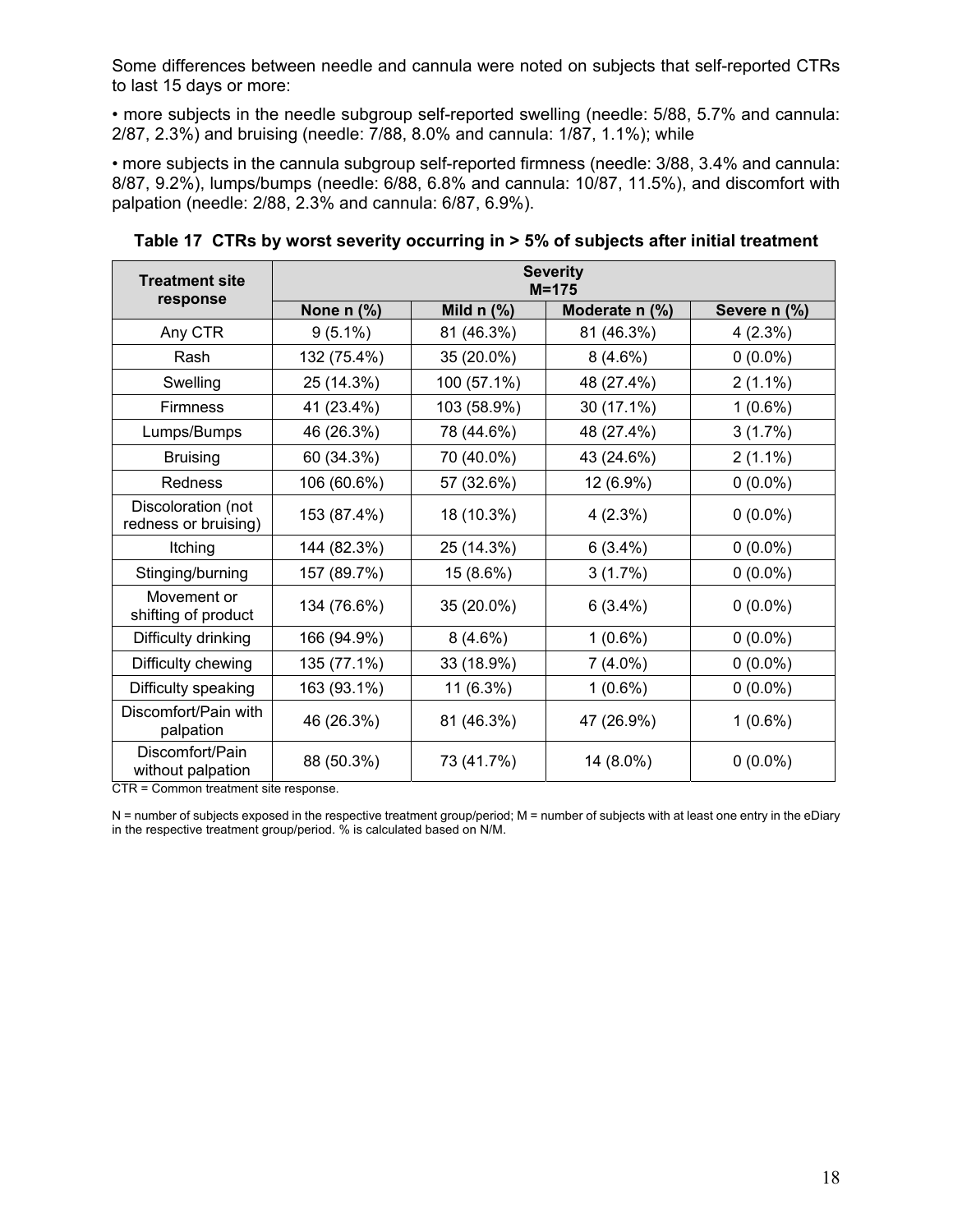| <b>Treatment site</b>                         | <b>Duration</b><br>$M = 175$ |                       |                     |                      |                       |                        |
|-----------------------------------------------|------------------------------|-----------------------|---------------------|----------------------|-----------------------|------------------------|
| response                                      | <b>None</b><br>$n$ (%)       | $1-3$ days<br>$n$ (%) | 4-7 days<br>$n$ (%) | 8-14 days<br>$n$ (%) | 15-28 days<br>$n$ (%) | $> 28$ days<br>$n$ (%) |
| Any CTR                                       | $9(5.1\%)$                   | 22 (12.6%)            | 68 (38.9%)          | 46 (26.3%)           | 29 (16.6%)            | $1(0.6\%)$             |
| Rash                                          | 132 (75.4%)                  | 38 (21.7%)            | 4(2.3%)             | $0(0.0\%)$           | $1(0.6\%)$            | $0(0.0\%)$             |
| Swelling                                      | 25 (14.3%)                   | 61 (34.9%)            | 67 (38.3%)          | 15 (8.6%)            | $7(4.0\%)$            | $0(0.0\%)$             |
| <b>Firmness</b>                               | 41 (23.4%)                   | 59 (33.7%)            | 48 (27.4%)          | 16 (9.1%)            | 11 (6.3%)             | $0(0.0\%)$             |
| Lumps/Bumps                                   | 46 (26.3%)                   | 53 (30.3%)            | 39 (22.3%)          | 21 (12.0%)           | 16 (9.1%)             | $0(0.0\%)$             |
| <b>Bruising</b>                               | 60 (34.3%)                   | 20 (11.4%)            | 54 (30.9%)          | 33 (18.9%)           | $8(4.6\%)$            | $0(0.0\%)$             |
| Redness                                       | 106 (60.6%)                  | 56 (32.0%)            | 13 (7.4%)           | $0(0.0\%)$           | $0(0.0\%)$            | $0(0.0\%)$             |
| Discoloration (not<br>redness or<br>bruising) | 153 (87.4%)                  | 18 (10.3%)            | $1(0.6\%)$          | $2(1.1\%)$           | $1(0.6\%)$            | $0(0.0\%)$             |
| Itching                                       | 144 (82.3%)                  | 19 (10.9%)            | $7(4.0\%)$          | 4(2.3%)              | $1(0.6\%)$            | $0(0.0\%)$             |
| Stinging/burning                              | 157 (89.7%)                  | 16 (9.1%)             | $1(0.6\%)$          | $1(0.6\%)$           | $0(0.0\%)$            | $0(0.0\%)$             |
| Movement or<br>shifting of product            | 134 (76.6%)                  | 33 (18.9%)            | 4(2.3%)             | 4(2.3%)              | $0(0.0\%)$            | $0(0.0\%)$             |
| Difficulty drinking                           | 166 (94.9%)                  | $9(5.1\%)$            | $0(0.0\%)$          | $0(0.0\%)$           | $0(0.0\%)$            | $0(0.0\%)$             |
| Difficulty chewing                            | 135 (77.1%)                  | 32 (18.3%)            | $7(4.0\%)$          | $0(0.0\%)$           | $1(0.6\%)$            | $0(0.0\%)$             |
| <b>Difficulty</b><br>speaking                 | 163 (93.1%)                  | 11 (6.3%)             | $1(0.6\%)$          | $0(0.0\%)$           | $0(0.0\%)$            | $0(0.0\%)$             |
| Discomfort/Pain<br>with palpation             | 46 (26.3%)                   | 56 (32.0%)            | 45 (25.7%)          | 19 (10.9%)           | $8(4.6\%)$            | $1(0.6\%)$             |
| Discomfort/Pain<br>without palpation          | 88 (50.3%)                   | 59 (33.7%)            | 27 (15.4%)          | $0(0.0\%)$           | $1(0.6\%)$            | $0(0.0\%)$             |

#### **Table 18 CTRs by maximum duration occurring in > 5% of subjects after initial treatment**

CTR = Common treatment site response.

N = number of subjects exposed in the respective treatment group/period; M = number of subjects with at least one entry in the eDiary in the respective treatment group/period. % is calculated based on N/M.

Jaw Function Safety Assessments: At all study visits, treating investigators performed jaw function assessments (evaluating symptoms such as difficulties with drinking, chewing, speaking, pain, sensitivity to hot/cold or any other symptoms) and intraoral exams (assessing abnormalities, such as product migration, nodule formation, ulceration, fluctuance, erythema, tenderness, occlusion instability, sensory deficiency, muscle paralysis, or any other abnormalities). Additionally, subjects assessed their perception of mandibular function impairment on the Mandibular Function Impairment Questionnaire at all study visits.

No safety concerns were noted on the treating investigator jaw function assessments and intraoral exams.

Two subjects had tenderness on the jaw function assessment at week 2 that resolved by week 4. Five subjects reported a score of 1 on the FIRS (Functional Impairment Rating Scale) for the patient reported mandibular function impairment questionnaire. This indicates a low level of functional impairment with no intervention needed. On intraoral examination, the investigators did not report any functional impairment. In all cases the symptoms resolved without clinical intervention over the course of the study.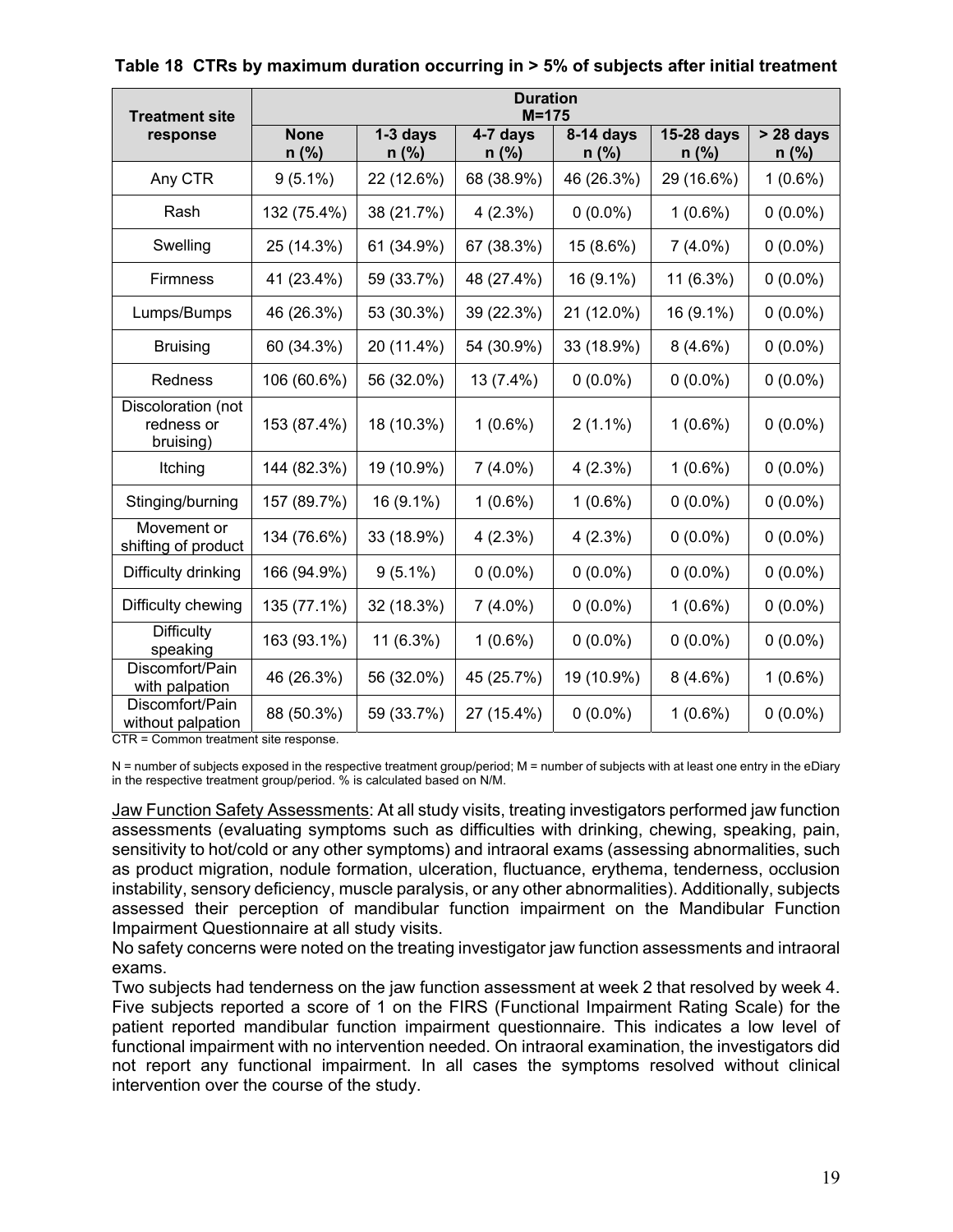Vascular occlusion assessments: Subjects were instructed to report any new or unusual symptoms related to a potential vascular occlusion (e.g., signs of a stroke, changes in vision, tissue necrosis) in patient diaries for 28 days after each treatment. No events related to a potential vascular occlusion were reported over the course of the study.

#### **B. CLINICAL STUDIES**

#### **Study Design**

A randomized, controlled study was conducted at 15 US investigational sites. Patients in the study were randomized to receive treatment (n=123) or control (delayed treatment) (n=57) with RADIESSE® (+) in both jawlines. All subjects were randomized to receive treatment with either a needle (n=88) or cannula (n=87). After the primary endpoint assessment, the control group was eligible to receive treatment. Subjects could receive a touch-up 4 weeks post treatment, if needed. All subjects were followed for 48 weeks post initial treatment, at which time the treatment group was eligible for retreatment.

#### **Study Endpoints**

Primary effectiveness endpoint was the comparison of the responder rate between the treatment group and the untreated control group at Week 12, according to the MJAS, as assessed by a blinded evaluator. Treatment response was defined as ≥ 1-point improvement on both jawlines compared to baseline. Secondary effectiveness endpoints assessed at Week 12 included descriptive summary of the FACE-Q™ Satisfaction with Lower Face and Jawline, and Global Aesthetic Improvement Scale (GAIS).

#### **Study Population**

A total of 180 subjects with a MJAS score of 2 (55.0%) or 3 (45.0%) were enrolled and randomized. The intent-to-treat population consisted of 123 (100.0%) subjects in the treatment group and 57 (100.0%) subjects in the control/delayed-treatment group. In total, 111 (90.2%) subjects in the treatment group and 52 (91.2%) subjects in the control/delayed-treatment group were included in the per protocol population. The safety evaluation set included all treated subjects: 122 (99.2%) subjects in the treatment group and 53 (93.0%) subjects in the control/delayed treatment group. A total of 87 subjects were treated with cannula and 88 subjects were treated with needle.

As shown in Table 19, the majority of subjects were female (81.1% female and 18.9% male). Age ranged from 26 to 65 years with a mean of 55.3 years. Majority of the subjects (80.6%) selfidentified as White, 13.3% as Black/African American, 5.6% as Asian, and 0.6% as American Indian or Alaska Native. Regarding Fitzpatrick Skin type categories, 60.6% subjects had skin types I, II, or III, and 39.4% had skin types IV, V, or VI.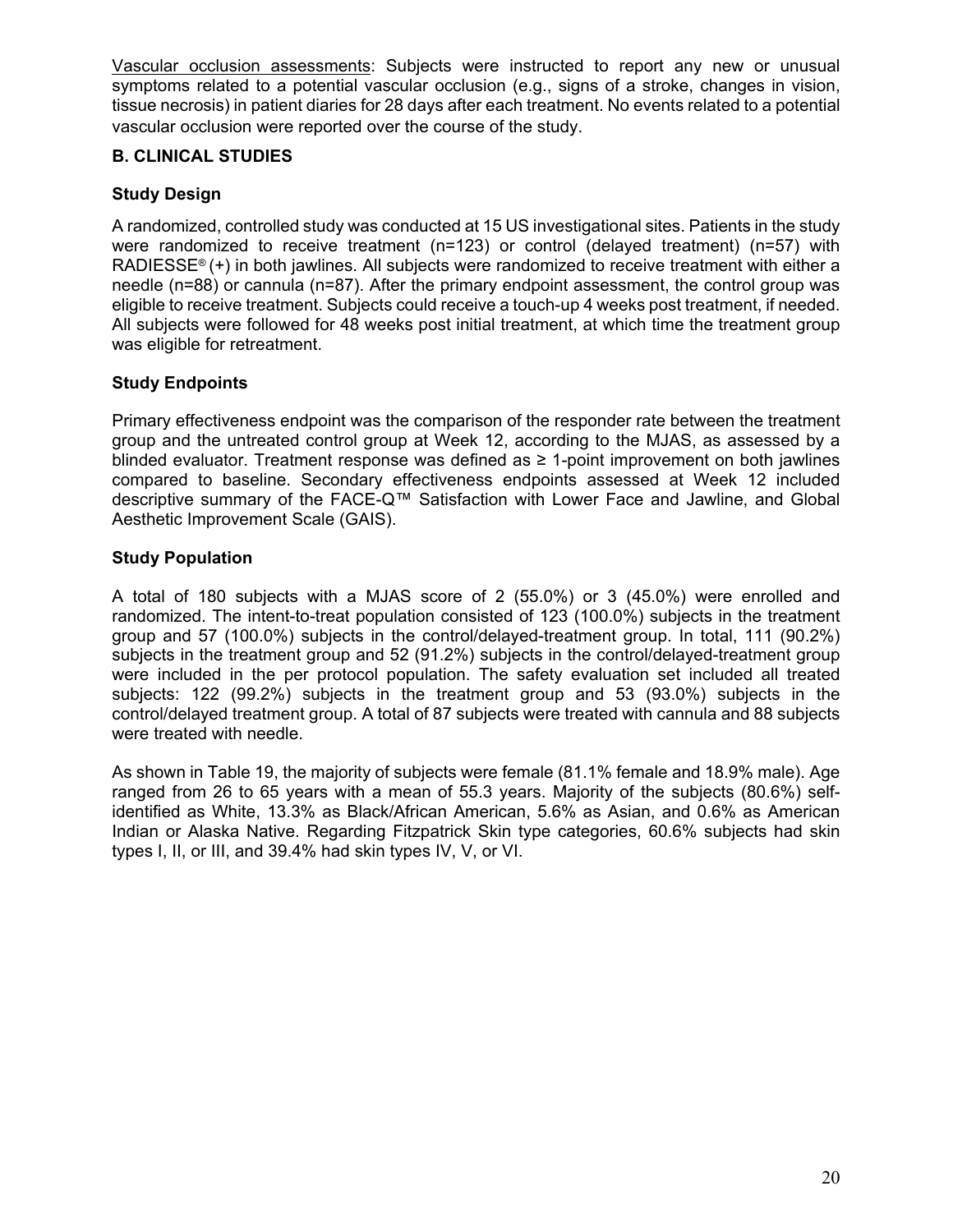|                                                  | <b>Treatment</b><br>$(N=123)$ | <b>Control/DT</b><br>$(N=57)$ | <b>Total</b><br>$(N=180)$      |
|--------------------------------------------------|-------------------------------|-------------------------------|--------------------------------|
| Sex, (n (%))                                     |                               |                               |                                |
| Male                                             | 21(17.1)                      | 13 (22.8)                     | 34 (18.9)                      |
| Female                                           | 102<br>(82.9)                 | (77.2)<br>44                  | 146 (81.1)                     |
| Age [years]                                      |                               |                               |                                |
| Mean (SD)                                        | 55.5(7.3)                     | 55.0 (6.6)                    | 55.3(7.1)                      |
| Median                                           | 57.0                          | 55.0                          | 56.0                           |
| Min, max                                         | 26, 65                        | 41, 65                        | 26, 65                         |
| Ethnicity $(n (%))$                              |                               |                               |                                |
| Hispanic or Latino                               | 22<br>(17.9)                  | 9<br>(15.8)                   | 31(17.2)                       |
| Not Hispanic or Latino                           | 101<br>(82.1)                 | 48 (84.2)                     | 149 (82.8)                     |
| Race (n (%))                                     |                               |                               |                                |
| White                                            | (83.7)<br>103                 | 42<br>(73.7)                  | 145 (80.6)                     |
| Asian                                            | 5<br>(4.1)                    | 5<br>(8.8)                    | (5.6)<br>10                    |
| <b>Black or African American</b>                 | 14<br>(11.4)                  | (17.5)<br>10                  | 24 (13.3)                      |
| American Indian or Alaska Native                 | $\mathbf{1}$<br>(0.8)         | $\mathbf 0$<br>(0.0)          | $\mathbf 1$<br>(0.6)           |
| Fitzpatrick skin type (n (%))                    |                               |                               |                                |
| $\mathbf{I}$                                     | $\overline{2}$<br>(1.6)       | 0<br>(0.0)                    | (1.1)<br>$\mathbf{2}^{\prime}$ |
| $\mathbf{I}$                                     | 31<br>(25.2)                  | 13<br>(22.8)                  | 44 (24.4)                      |
| III                                              | (35.8)<br>44                  | (33.3)<br>19                  | (35.0)<br>63                   |
| IV                                               | (20.3)<br>25                  | 11<br>(19.3)                  | 36 (20.0)                      |
| V                                                | 10<br>(8.1)                   | 5<br>(8.8)                    | (8.3)<br>15                    |
| VI                                               | 11<br>(8.9)                   | 9(15.8)                       | 20(11.1)                       |
| MJAS score by blinded evaluator<br>Left jawline  |                               |                               |                                |
| 2=Moderate                                       | (52.8)<br>65                  | 34<br>(59.6)                  | 99<br>(55.0)                   |
| 3=Severe                                         | (47.2)<br>58                  | 23<br>(40.4)                  | 81<br>(45.0)                   |
| MJAS score by blinded evaluator<br>Right jawline |                               |                               |                                |
| 2=Moderate                                       | (52.8)<br>65                  | 34<br>(59.6)                  | 99<br>(55.0)                   |
| 3=Severe                                         | (47.2)<br>58                  | 23<br>(40.4)                  | 81<br>(45.0)                   |

#### **Table 19 Subject Demographics**

#### **Primary Effectiveness Endpoint**

RADIESSE® (+) provided a clinically and statistically significant improvement in the contour of the jawline compared to the no treatment control group. As shown in Table 20, the treatment response rate at Week 12 for the treatment group was 75.6% (93/123), exceeding the targeted margin of 50% (p < 0.0001), while the treatment response rate in the control/delayed-treatment group was 8.8% (5/57). The difference between the response rates was statistically significant (p < 0.0001) showing superiority over the no treatment control.

|  | Table 20 Responder rates based on MJAS at Week 12 |  |  |
|--|---------------------------------------------------|--|--|
|--|---------------------------------------------------|--|--|

| <b>Responder Rates</b> |                | Difference in   |                    |             |
|------------------------|----------------|-----------------|--------------------|-------------|
| Treatment              | <b>Control</b> | responder rates | 95% CI             | $P - Value$ |
| 75.6% (93/123)         | 8.8% (5/57)    | 66.8%           | $[53.7\%, 75.2\%]$ | < 0.0001    |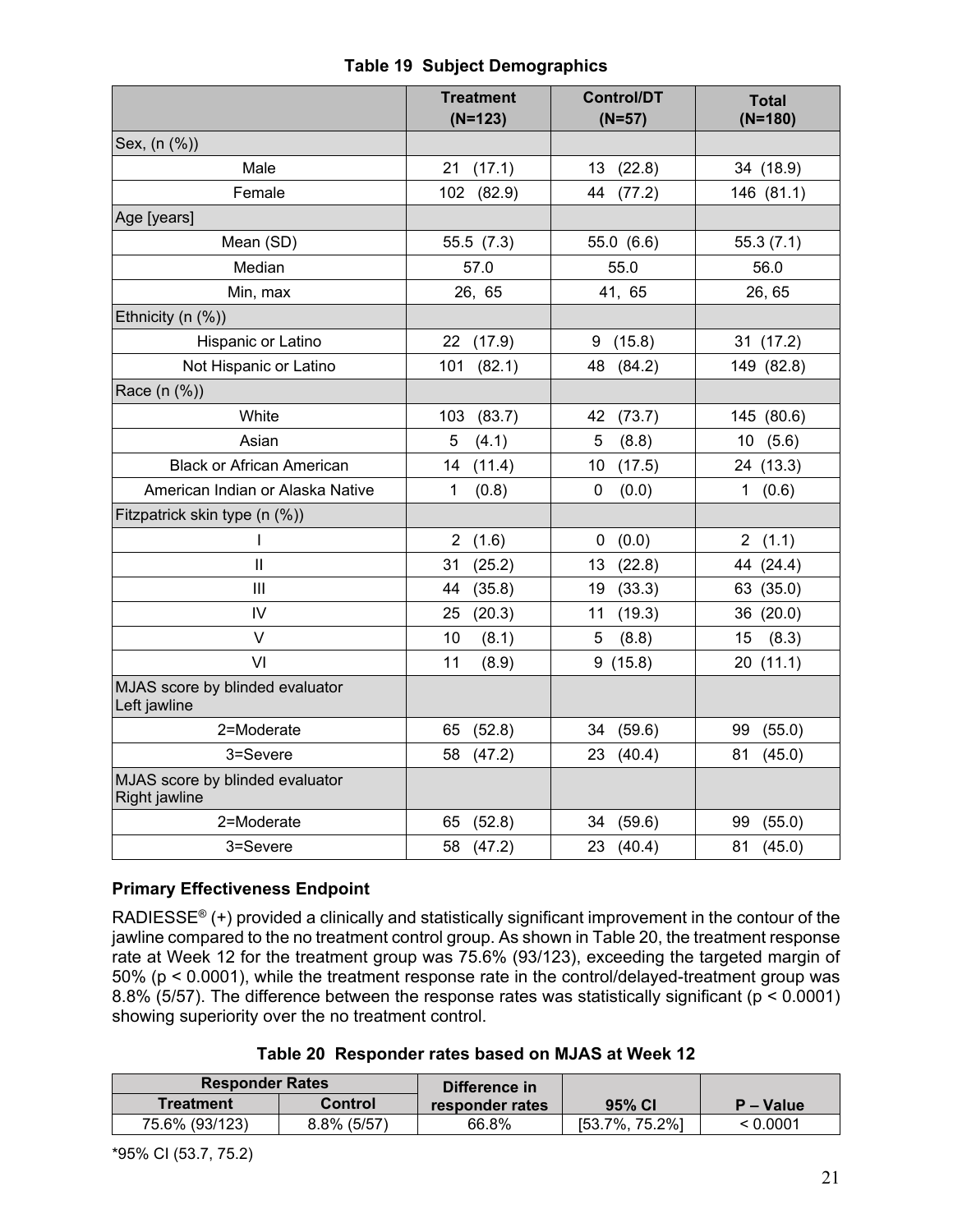#### **Secondary Effectiveness Endpoints**

In the treatment group, the mean (standard deviation; SD) Rasch-transformed scores on the FACE-Q Satisfaction with Lower Face and Jawline increased from 21.5 (18.9) at baseline to 75.2 (22.3) at Week 12. The mean (SD) change from baseline to Week 12 was 53.9 (25.7) and the respective 95% confidence interval (CI) of [49.2, 58.7] excluded zero. Overall, the improvement in mean Rasch-transformed scores among treated subjects indicated that subjects were more satisfied with how prominent, sculpted, nice, and smooth their jaw looked and with the profile of their jawline.

All but one subject (115/116; 99.1%) in the treatment group showed improvement on the GAIS scores as determined by the treating investigator. More specifically, the treating investigator scored 31.9% (37/116) of subjects as "very much improved", 44.0% (51/116) of subjects as "much improved", and 23.3% of subjects as "improved".

The majority of patient (109/116; 94.0%) in the treatment group self-reported some level of improvement on the GAIS. More specifically, subjects self-reported the following improvement scores: "very much improved" in 27.6% (32/116) of subjects, "much improved" in 32.8% (38/116) of subjects and "improved" in 33.6% (39/116) of subjects.

#### **Other Effectiveness Results**

Subject's perceived age was evaluated using the FACE-Q patient-perceived age visual analogue scale. On average, subjects in the treatment group reported looking younger by 2.9 years at Week 12 when compared to baseline.

The proportion of subjects that retained treatment success as assessed live by blinded evaluators using the MJAS was investigated in those subjects who responded to treatment 12 weeks after initial injection. Based on observed cases, a total of 76/113 (67.3%) subjects retained treatment response 48 weeks after initial treatment and before a retreatment was offered (if applicable). The 113 subjects correspond to those subjects that had a response 12 weeks after treatment and that also had MJAS assessment data 48 weeks after treatment. These findings support the sustained effect of RADIESSE® (+) injectable implant treatment for up to 48 weeks when injected in the jawline.

Overall, treatment response rates for the RADIESSE<sup>®</sup>  $(+)$  group were comparable for needle (73.3%, 44/60) and cannula (77.8%, 49/63). Similar results were also observed when stratifying MJAS responder rates at Week 12 by Fitzpatrick skin type categories (I-III: 71.4%, 55/77 and IV-VI: 82.6%, 38/46) and gender (females: 77.5%, 79/102 and males: 66.7%, 14/21). This objective primary endpoint measure was further supported by multiple subject and investigator reported endpoints demonstrating aesthetic improvements post treatment.

#### **Subgroup analyses**

The following prespecified subgroup analyses were evaluated: injection instrument (cannula and needle; Table 21), gender (Table 22), Fitzpatrick skin type (FST; I-III and IV-VI; Table 23). Further analyses by age group ( $\leq 50$  years and  $>50$  years), race (White and Non-White), and ethnicity (Hispanic or Latino and Not Hispanic or Latino) were conducted.

Safety: No differences in safety were observed when stratifying TEAEs by the different subgroups. Overall, proportions of subjects experiencing at least one treatment related TEAEs were similar for all subgroups.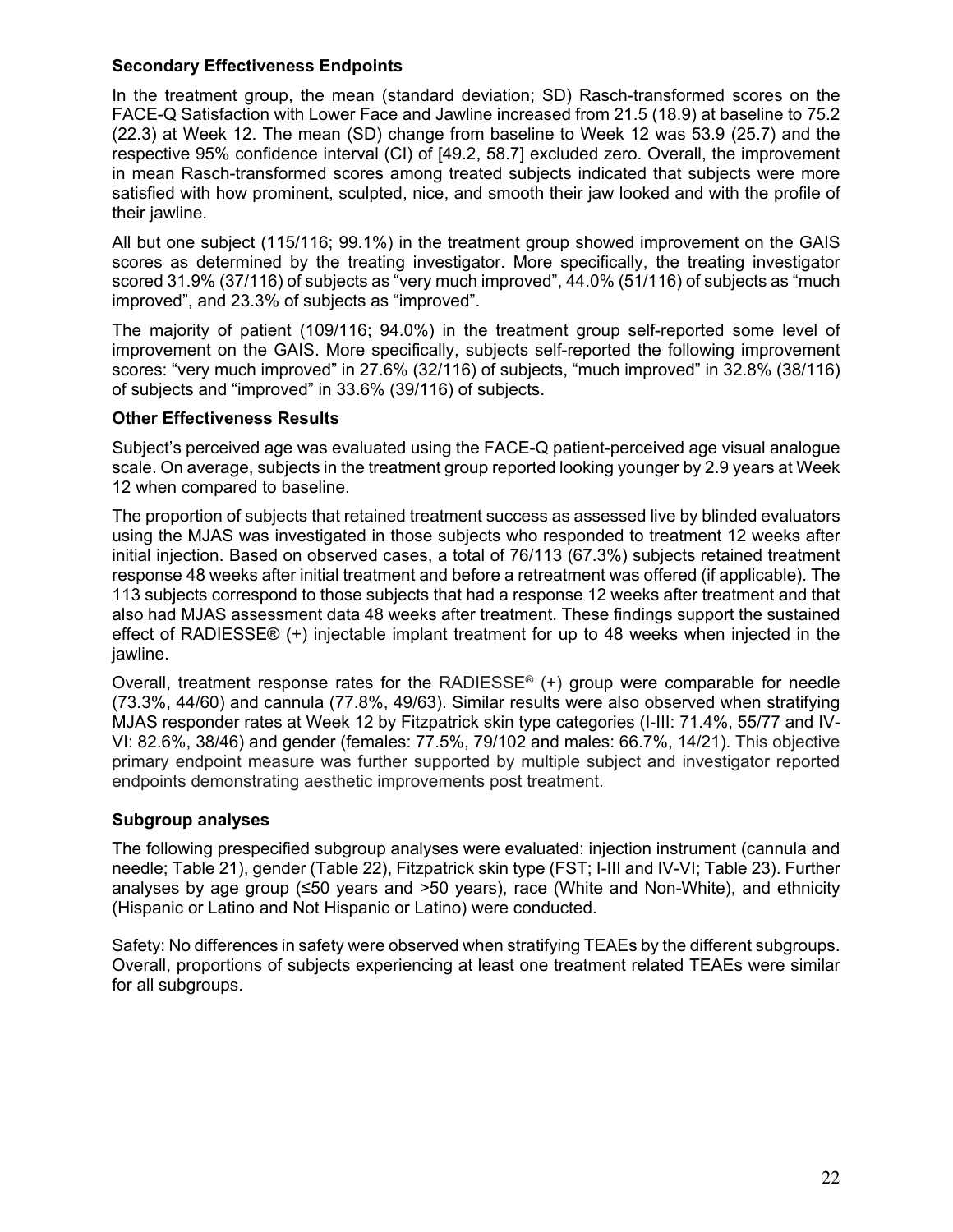Results of the subgroup analysis by age, race or ethnicity did not raise questions about the safety in these subgroups. Subjects in both groups (treatment and control/delayed treatment) received treatment and safety data was analyzed for the whole population at study. See Tables 21, 22, and 23 below. Reporting rates for treatment related TEAEs were similar in the White subgroup (26.6%, 38/143) and in the Non-White subgroup (25.0%, 8/32). Regarding ethnicity, treatment related TEAEs rates were also similar in the Hispanic or Latino subgroup (30.0%, 9/30) and the Not Hispanic or Latino subgroup (25.5%, 37/145). As for age, reporting rates were similar if slightly higher in the >50 years age group (≤50 years: 17.9%, 7/39; >50 years: 28.7%, 39/136).

No clinically significant tolerability concerns, regarding the injection procedure, or safety concerns associated to RADIESSE<sup>®</sup> (+) injectable implant were identified for any of the subgroups analyzed.

Effectiveness: To evaluate the consistency of the primary effectiveness analysis, results across different subgroups (i.e., injection instrument, gender, FST, age, race and ethnicity) demonstrated that the results at Week 12 were consistent with the primary analysis. Overall, the primary endpoint results for those subjects who received treatment with RADIESSE<sup>®</sup> $(+)$  were positive for all subgroups (see Tables 21, 22 and 23). MJAS responder rates for subjects in the treatment group were also positive when analyzed by age (≤50 years: 73.1%, 19/26; >50 years: 76.3%, 74/97), race (White: 76.7%, 79/103; Non-White: 70.0%, 14/20), and ethnicity (Hispanic or Latino: 81.8%, 18/22; Not Hispanic or Latino: 74.3%, 75/101). Results of the subgroup analyses did not raise questions about the effectiveness in these subgroups.

For all the above subgroups, the difference in responder rates favored the treatment with RADIESSE<sup>®</sup> (+) when compared to no treatment, with lower bounds of CIs for the difference in responder rates being greater than zero.

Consistent with the high MJAS responder rates, the FACE-Q Satisfaction with Lower Face and Jawline questionnaire and the treating investigator and subject GAIS scores assessments at Week 12 also showed overall aesthetic improvements after treatment with RADIESSE<sup>®</sup> (+) when stratifying results by injection instrument (cannula versus needle), FST categories, and gender.

| <b>Assessment</b>                                                      | Group                    | <b>Injection Instrument</b> |                |
|------------------------------------------------------------------------|--------------------------|-----------------------------|----------------|
|                                                                        |                          | Cannula                     | <b>Needle</b>  |
|                                                                        | EFFECTIVENESS at Week 12 |                             |                |
| MJAS Responder Rate, % (n/N)                                           | Treatment                | 77.8% (49/63)               | 73.3% (44/60)  |
|                                                                        | Control                  | 7.7% (2/26)                 | $9.7\%$ (3/31) |
| FACE-Q Satisfaction with Lower<br>Face and Jawline, mean change        | Treatment                | 54.3 (27.9)                 | 53.5(23.5)     |
| from baseline (SD)                                                     | Control                  | $-3.6(11.5)$                | $-0.4(14.8)$   |
| Treating Investigator GAIS, any<br>improvement, % (n/N)                | Treatment                | 100.0% (59/59)              | 98.2% (56/57)  |
| Subject GAIS, any improvement, %<br>(n/N)                              | Treatment                | 93.2% (55/59)               | 94.7% (54/57)  |
|                                                                        | <b>SAFETY</b>            |                             |                |
| Subjects with at least one TEAE, %<br>(n/N)                            | Total                    | 47.1% (41/87)               | 37.5% (33/88)  |
| TEAEs related to injection procedure<br>or RADIESSE® $(+)$ , % $(n/N)$ | Total                    | 28.7% (25/87)               | 23.9% (21/88)  |
| Subjects with at least one CTR after<br>initial treatment, % (n/N)     | Total                    | 96.6% (84/87)               | 93.2% (82/88)  |

**Table 21 Effectiveness and Safety Results by Injection Instrument**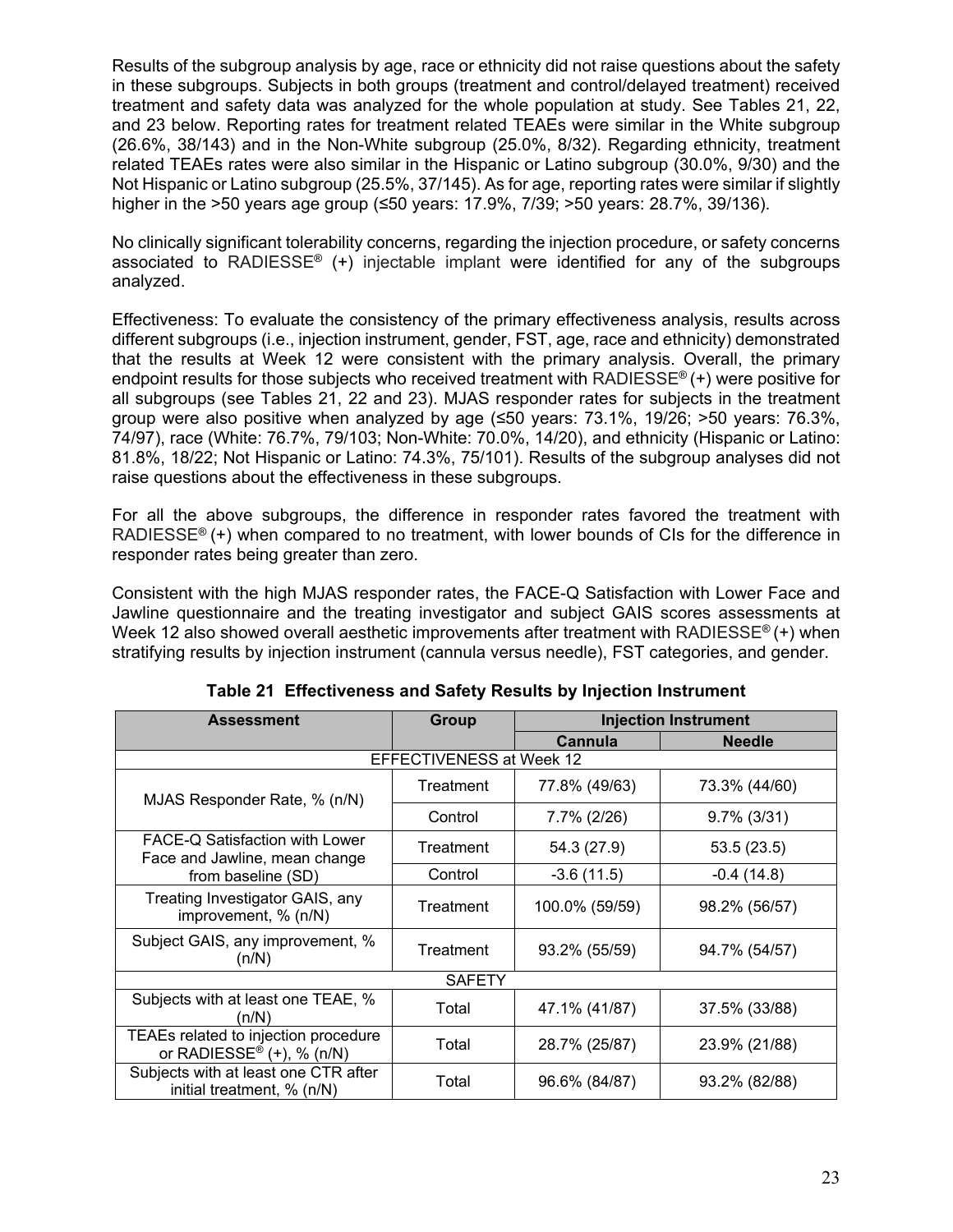| <b>Assessment</b>                                                                     | <b>Group</b> | Gender         |                 |  |
|---------------------------------------------------------------------------------------|--------------|----------------|-----------------|--|
|                                                                                       |              | <b>Male</b>    | <b>Female</b>   |  |
| EFFECTIVENESS at Week 12                                                              |              |                |                 |  |
| MJAS Responder Rate, % (n/N)                                                          | Treatment    | 66.7% (14/21)  | 77.5% (79/102)  |  |
|                                                                                       | Control      | 15.4% (2/13)   | $6.8\%$ (3/44)  |  |
| FACE-Q Satisfaction with Lower Face<br>and Jawline, mean change from<br>baseline (SD) | Treatment    | 55.3(23.1)     | 53.6 (26.3)     |  |
|                                                                                       | Control      | $-1.8(17.3)$   | $-2.0(12.4)$    |  |
| Treating Investigator GAIS, any<br>improvement, % (n/N)                               | Treatment    | 100.0% (19/19) | 99.0% (96/97)   |  |
| Subject GAIS, any improvement, %<br>(n/N)                                             | Treatment    | 100.0% (19/19) | 92.8% (90/97)   |  |
| <b>SAFETY</b>                                                                         |              |                |                 |  |
| Subjects with at least one TEAE, %<br>(n/N)                                           | Total        | 48.4% (15/31)  | 41.0% (59/144)  |  |
| TEAEs related to injection procedure or<br>RADIESSE® $(+)$ , % $(n/N)$                | Total        | 29.0% (9/31)   | 25.7% (37/144)  |  |
| Subjects with at least one CTR after<br>initial treatment, % (n/N)                    | Total        | 80.6% (25/31)  | 97.9% (141/144) |  |

**Table 22 Effectiveness and Safety Results by Gender** 

## **Table 23 Effectiveness and Safety Results by Fitzpatrick Skin Type**

| <b>Assessment</b>                                                                     | Group     | <b>Fitzpatrick Skin Type Subgroup</b> |                |  |  |
|---------------------------------------------------------------------------------------|-----------|---------------------------------------|----------------|--|--|
|                                                                                       |           | LIII                                  | <b>IV-VI</b>   |  |  |
| <b>EFFECTIVENESS at Week 12</b>                                                       |           |                                       |                |  |  |
| MJAS Responder Rate, % (n/N)                                                          | Treatment | 71.4% (55/77)                         | 82.6% (38/46)  |  |  |
|                                                                                       | Control   | $6.3\%$ (2/32)                        | 12.0% (3/25)   |  |  |
| FACE-Q Satisfaction with Lower Face<br>and Jawline, mean change from<br>baseline (SD) | Treatment | 51.3(26.3)                            | 58.4 (24.2)    |  |  |
|                                                                                       | Control   | $-2.9(10.6)$                          | $-0.4(16.9)$   |  |  |
| Treating Investigator GAIS, any<br>improvement, % (n/N)                               | Treatment | 98.6% (73/77)                         | 100.0% (42/42) |  |  |
| Subject GAIS, any improvement, %<br>(n/N)                                             | Treatment | 91.9% (68/77)                         | 97.6% (41/46)  |  |  |
| <b>SAFETY</b>                                                                         |           |                                       |                |  |  |
| Patients with at least one TEAE, % (n/N)                                              | Total     | 43.1% (47/109)                        | 40.9% (27/66)  |  |  |
| TEAEs related to injection procedure or<br>RADIESSE® $(+)$ , % $(n/N)$                | Total     | 27.5% (30/109)                        | 24.2% (16/66)  |  |  |
| Patients with at least one CTR after<br>initial treatment, $% (n/N)$                  | Total     | 95.4% (104/109)                       | 93.9% (62/66)  |  |  |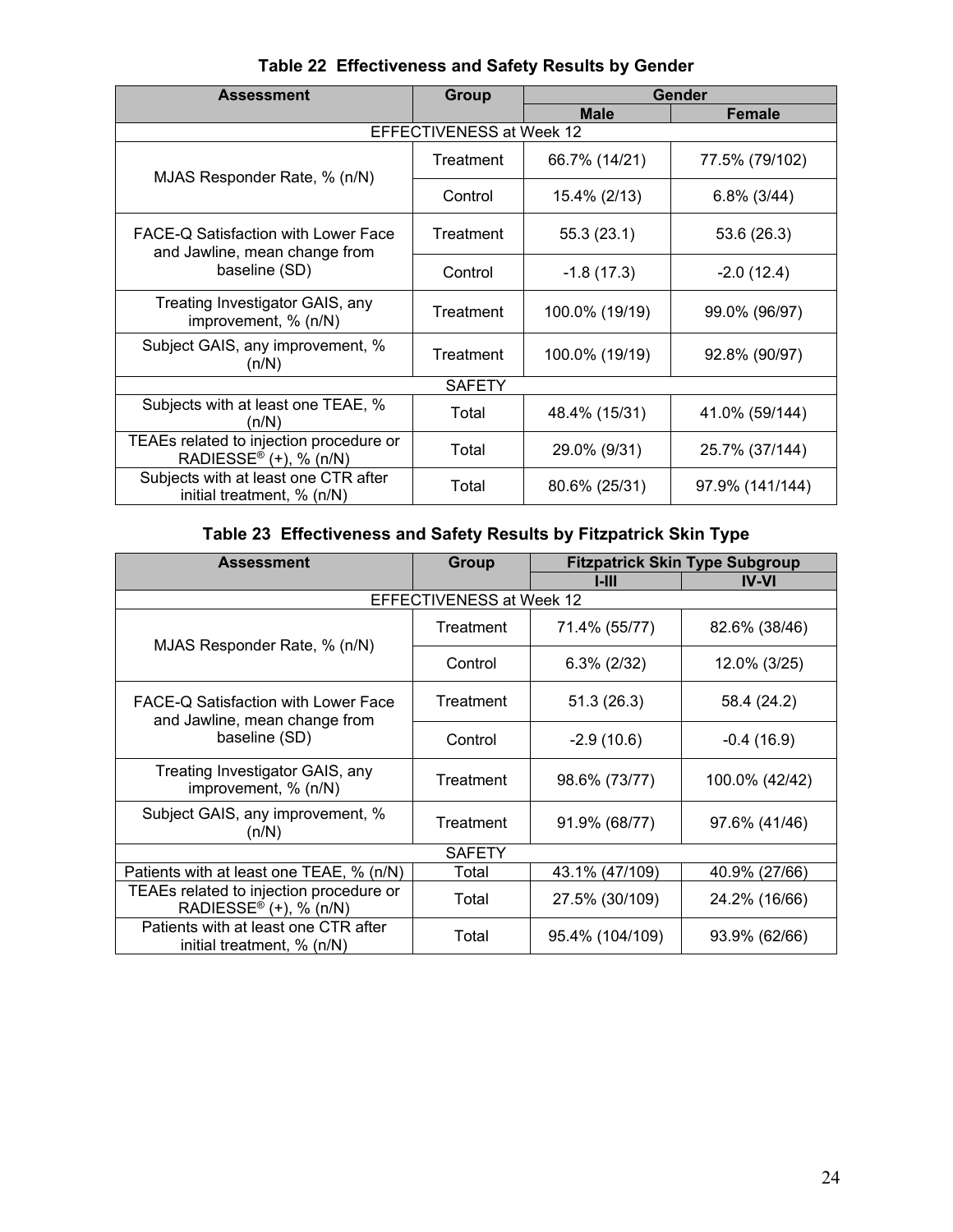#### **OTHER SHORT TERM AND LONG TERM RADIOGRAPHIC EVALUATION -– RADIESSE® (WITHOUT LIDOCAINE )**

RADIESSE® (+) and RADIESSE® injectable implant contain calcium hydroxylapatite particles (25- 45 microns) that are radiopaque. A radiographic study was conducted to assess the radiographic appearance of RADIESSE® injectable implant in patients with both short-term and long-term follow-up after injection for HIV-associated facial lipoatrophy and treatment of nasolabial folds. The radiographic assessment consisted of standard, plain radiography and CT scanning. X-rays and CT Scans were assessed by two blinded, licensed radiologists. The inclusion of these patients allowed assessment of patients immediately after initial injection, at least 12 months after initial injection, and patients with varying volumes implanted.

A total of 58 patients in three patients groups were enrolled into the study. RADIESSE® injectable implant was determined to be visualizable in the X-ray radiographs by both evaluators, but the Xray readings were not conclusive for the presence of the implant, when in fact it was present. This may be due to the fact that the volume of RADIESSE® injectable implant in some patients was small and the sensitivity of X-ray imaging may not be sufficient to detect small volumes of implant. RADIESSE<sup>®</sup> injectable implant was more readily visualizable by CT scan when compared to Xray, and the CT scan results were read more consistently between two evaluators. RADIESSE<sup>®</sup> injectable implant was easily seen when imaging was done soon after an injection and was also seen when imaging was done several months after injection (minimum of 12 months). As expected, the results of the CT scan provided a superior image capability as compared to X-ray when visualizing RADIESSE® injectable implant (without lidocaine).

#### **POST MARKETING SURVEILLANCE**

The following adverse events have been identified during post-approval use of RADIESSE<sup>®</sup> injectable implant. Because they are reported voluntarily from a population of uncertain size, it is not always possible to reliably estimate their frequency or establish a causal relationship to RADIESSE® injectable implant. These events have been chosen for inclusion due to a combination of their seriousness, frequency of reporting, or potential causal connection to RADIESSE®: infection, cellulitis, impetigo, loss of effect, product displacement/migration, allergic reaction, anaphylaxis, hives, rash, pruritus, urticaria, angioedema, inflammation, necrosis, granuloma, nodules, induration, erythema, skin discoloration, pustule, skin pallor, hair loss, paresthesia, ptosis, pain, headache, swelling, asymmetry, abscess, herpetic infection including herpes simplex and herpes zoster, hematoma, blanching, blistering, dizziness, festoons, flu-like symptoms, Guillain-Barre syndrome, tachypnea, ischemic reaction, lymphoid hyperplasia, nausea, pericarditis, scarring, sensitivity to cold, vascular occlusion/obstruction, vascular compromise, ocular ischemia, diplopia, visual impairment/blindness, facial muscle paralysis, Bell's palsy.

The following interventions have been reported: antibiotics, anti-inflammatories, corticosteroids, anti-histamines, analgesics, massage, warm compress, excision, drainage, and surgery. This information does not constitute and is not intended to be medical advice, a recommendation on how to treat an adverse event or an exhaustive list of possible interventions. Physicians should evaluate each case on an individual basis, and independently determine, based on their professional experience, what treatment(s) are appropriate, if any, for their patients.

#### **INDIVIDUALIZATION OF TREATMENT**

Before treatment, the patient's suitability for the treatment and the patient's need for pain relief should be assessed. The outcome of treatment with RADIESSE<sup>®</sup> (+) will vary between patients. In some instances, additional treatments may be necessary depending on the size of the defect and the needs of the patient.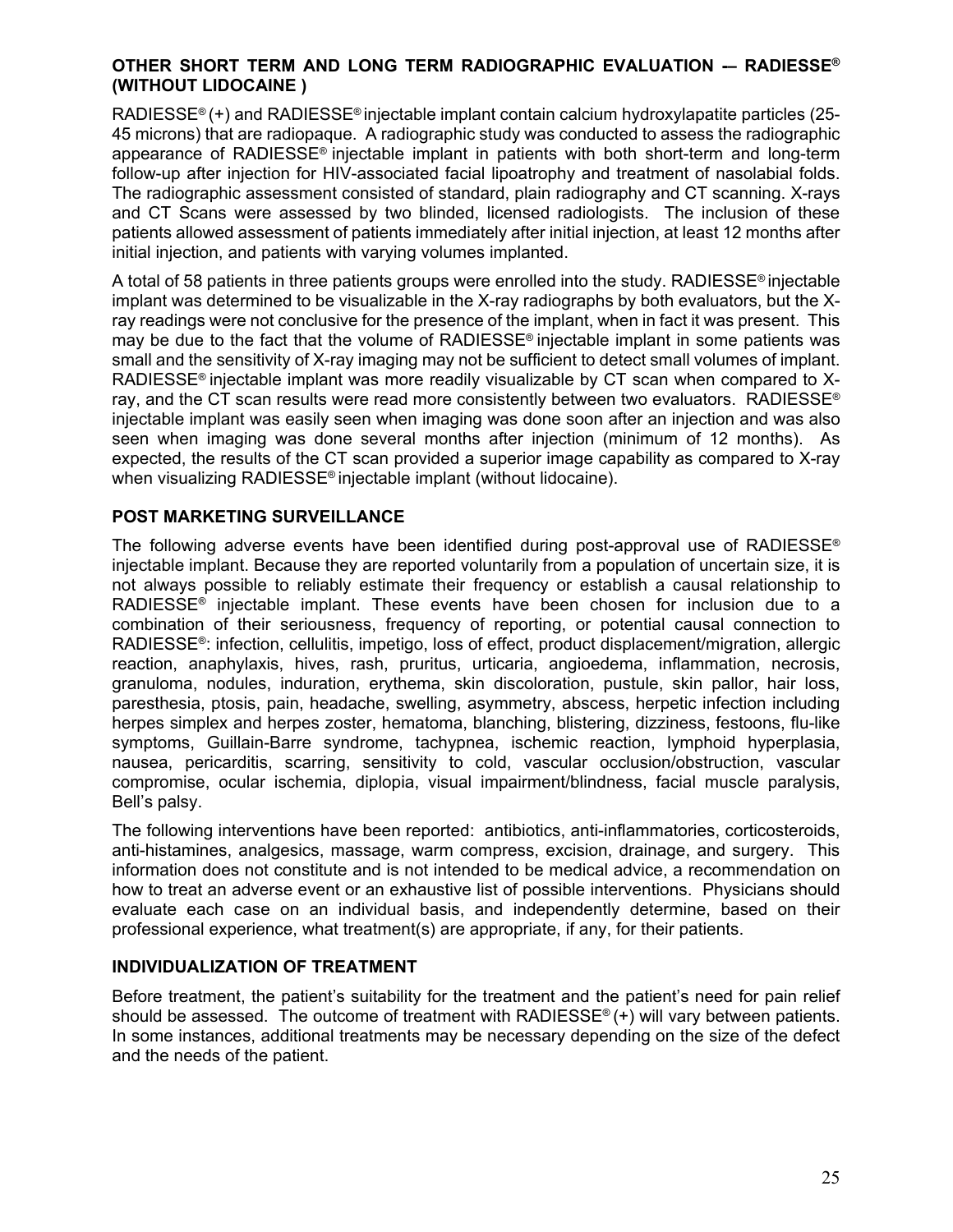#### **DIRECTIONS FOR USE**

#### **A. GENERAL**

The following is required for the percutaneous injection procedure:

- RADIESSE<sup>®</sup> (+) syringe(s)
- 25 gauge OD 27 gauge ID needle(s) with Luer lock fittings OR
- 27g x 40mm Straight Dermal Cannula with 25g Pre-Hole Needle with Luer lock fittings [for jawline only]
- 1. Remove foil pouch from the carton. Open the foil pouch by tearing at the notches (marked 1 and 2) and remove the syringe from the foil pouch. *There is a small amount of moisture normally present inside the foil pouch for sterilization purposes; this is not an indication of a defective product.* Visually inspect the syringes of RADIESSE® (+) and the injection needle(s) or cannula(s) for any damage, debris, bent needle/cannula, etc. prior to preparing the syringes.
- 2. Prepare the syringes of RADIESSE<sup>®</sup> (+) and the injection needle(s) or cannula(s) before the percutaneous injection. A new injection needle should be used for each syringe.
- 3. Peel or twist apart the needle or cannula packaging to expose the hub. For use of needles or cannulas other than those provided with this package, follow the directions provided by the manufacturer.
- 4. Remove the Luer syringe cap from the distal end of the syringe prior to attaching the needle or cannula. The syringe of RADIESSE<sup>®</sup> $(+)$  can then be twisted onto the Luer lock fitting of the needle or cannula taking care not to contaminate the needle or cannula. Discard the package. **The needle or cannula must be tightened securely to the syringe and primed with RADIESSE**® **(+). Do not over-tighten as this may break the needle/cannula and/or dislodge the syringe. Be careful not to bend the needle or cannula.**
- 5. If excess implant is on the surface of the Luer lock fittings, it will need to be wiped clean with sterile gauze. Slowly push the syringe plunger until RADIESSE<sup>®</sup>  $(+)$  extrudes from the end of the needle/cannula. If leakage is noted at the Luer fitting, it may be necessary to tighten the needle/cannula, or to remove the needle/cannula and clean the surfaces of the Luer fitting or, in extreme cases, replace both the syringe and the needle/cannula.
- 6. Prepare patient for percutaneous injection using standard methods. The treatment injection site should be marked and prepared with a suitable antiseptic.
- 7. Before and after treatment, health care practitioners are encouraged to conduct vision assessments, including visual acuity, extraocular motility, and visual field testing.
- 8. Health care practitioners are encouraged to be prepared with the following in the event of an intravascular injection:
	- ensuring supplies are immediately available, as recommended by the American Society for Dermatologic Surgery guidelines
	- identifying a local ophthalmologist or ophthalmology subspecialist to be available in the event of an ophthalmic adverse event related to a dermal filler injection
	- conducting a basic neurologic examination in the event of an ophthalmic adverse event due to the association of such events with central nervous system deficits
- 9. Locate the initial site for the implant. Scar tissue and cartilage may be difficult or impossible to treat. Avoid if possible, passing through these tissue types when advancing the injection needle.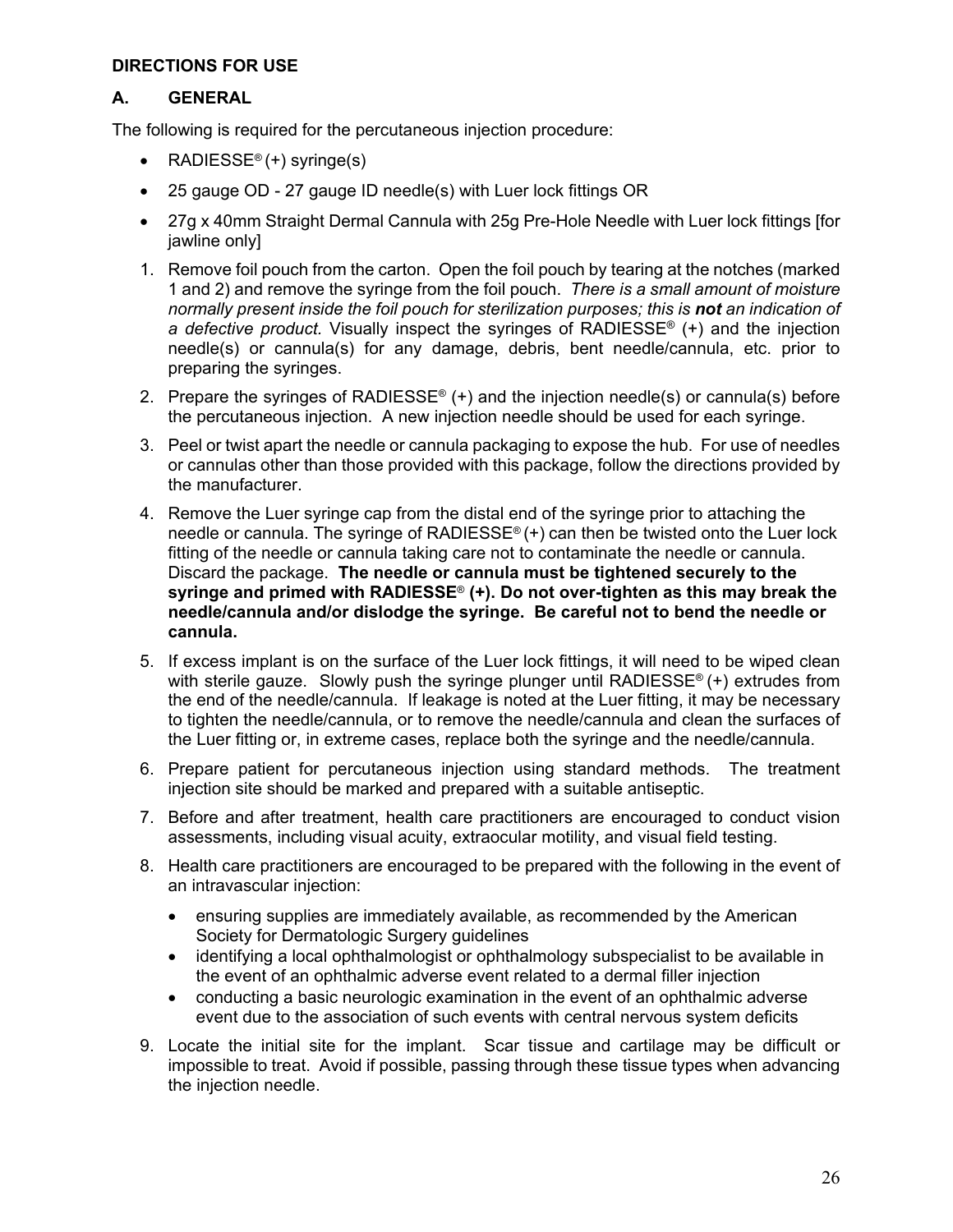- 10. The amount injected will vary depending on the site and extent of the restoration or augmentation desired. RADIESSE<sup>®</sup>  $(+)$  should be injected in a subdermal location for NLF, and in a subdermal or supraperiosteal location for correction of jawline. Note: Use a 1:1 correction factor. No overcorrection is needed.
- 11. Use once and discard in accordance with local safety standards.
- 12. If immediate blanching occurs, the injection should be stopped and the area massaged until it returns to a normal color. Blanching may represent a vessel occlusion. If normal skin coloring does not return, do not continue with the injection. Follow the most current expert guidelines from American Society for Dermatologic Surgery.

#### **B. FOR TREATMENT OF NASOLABIAL FOLDS:**

- 1. Insert needle with bevel down at approximately a 30° angle to the skin. Needle should slide under the dermis to the point you wish to begin the injection. This should be easily palpable with the non-dominant hand.
- 2. Advance the needle into the subdermis to the starting location. Carefully push the plunger of the RADIESSE<sup>®</sup> (+) syringe to start the injection and slowly inject the material in linear threads while withdrawing the needle. Continue placing additional lines of material until the desired level of correction is achieved.
- 3. Apply slow continuous even pressure to the syringe plunger to inject the material as you withdraw the needle. The material should be completely surrounded by soft tissue without leaving globular deposits. The injected area may be massaged as needed to achieve even distribution of the implant.
- 4. Note: If significant resistance is encountered when pushing the plunger, the injection needle/cannula may be moved slightly to allow easier placement of the material or it may be necessary to change the injection needle. Needle jams are more likely with use of needles/cannula smaller than 27 gauge ID.

#### **C. FOR TREATMENT OF JAWLINE:**

- 1. When using a needle, directly insert into the desired injection region. When using a cannula, a skin puncture should be made at the desired injection point(s) using the prehole needle. The cannula will be inserted through the established skin puncture.
- 2. Advance the needle or cannula down to the desired depth. Carefully push the plunger of the RADIESSE<sup>®</sup> (+) syringe to start the injection and place the product using small aliquots. Linear-threading/tunneling, fanning, serial puncture or a combination of these techniques can be used to achieve optimal results. Continue placing additional lines of material until the desired level of correction is achieved. Care must be used to avoid intravascular injection regardless of technique used.
- 3. Apply slow continuous even pressure to the syringe plunger to inject the material. The material should be completely surrounded by soft tissue without leaving globular deposits. The injected area may be massaged as needed to achieve even distribution of the implant and mold to contour of the jawline.
- 4. Note: If significant resistance is encountered when pushing the plunger, the injection needle/cannula may be moved slightly to allow easier placement of the material or it may be necessary to change the injection needle. Be careful not to bend the needle or cannula. Needle jams are more likely with use of needles/cannula smaller than 27 gauge ID.